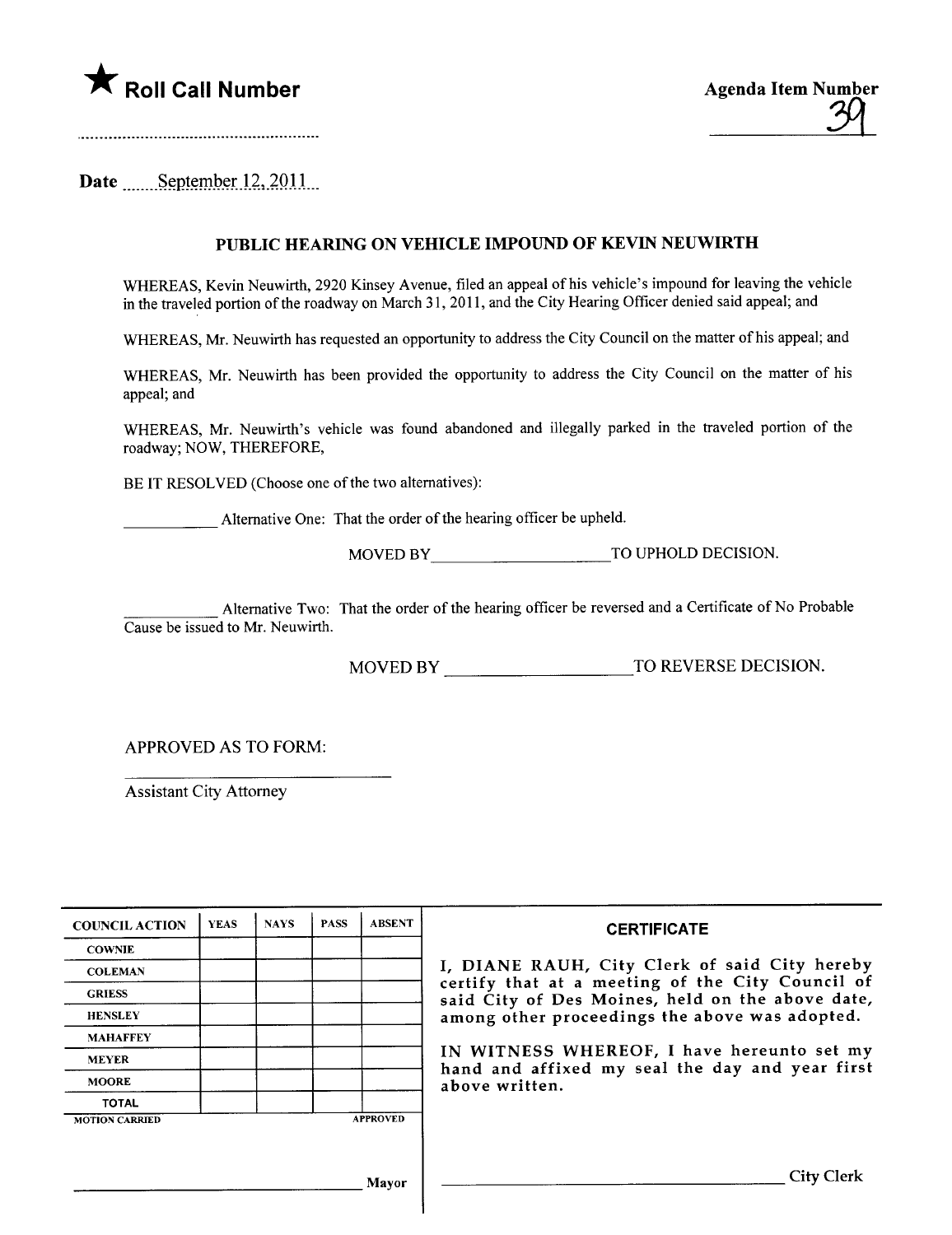# EXHIBITS FOR VEHICLE IMPOUND

 $\mathcal{Y}^{\prime}$ 

Kevin Neuwirth 2920 Kinsey Avenue Des Moines, IA 50317

EXHIBIT<sub>1</sub> EXHIBIT 2 EXHIBIT 3 EXHIBIT 4 EXHIBIT 5 EXHIBIT<sub>6</sub> Request for Administrative Hearing Letter Setting Date of Hearing Hearing Officer's Decision Appeal Request of Hearing Officer's Decision Case Documents Letter Setting Council Date **Transcript** Police Report and Citation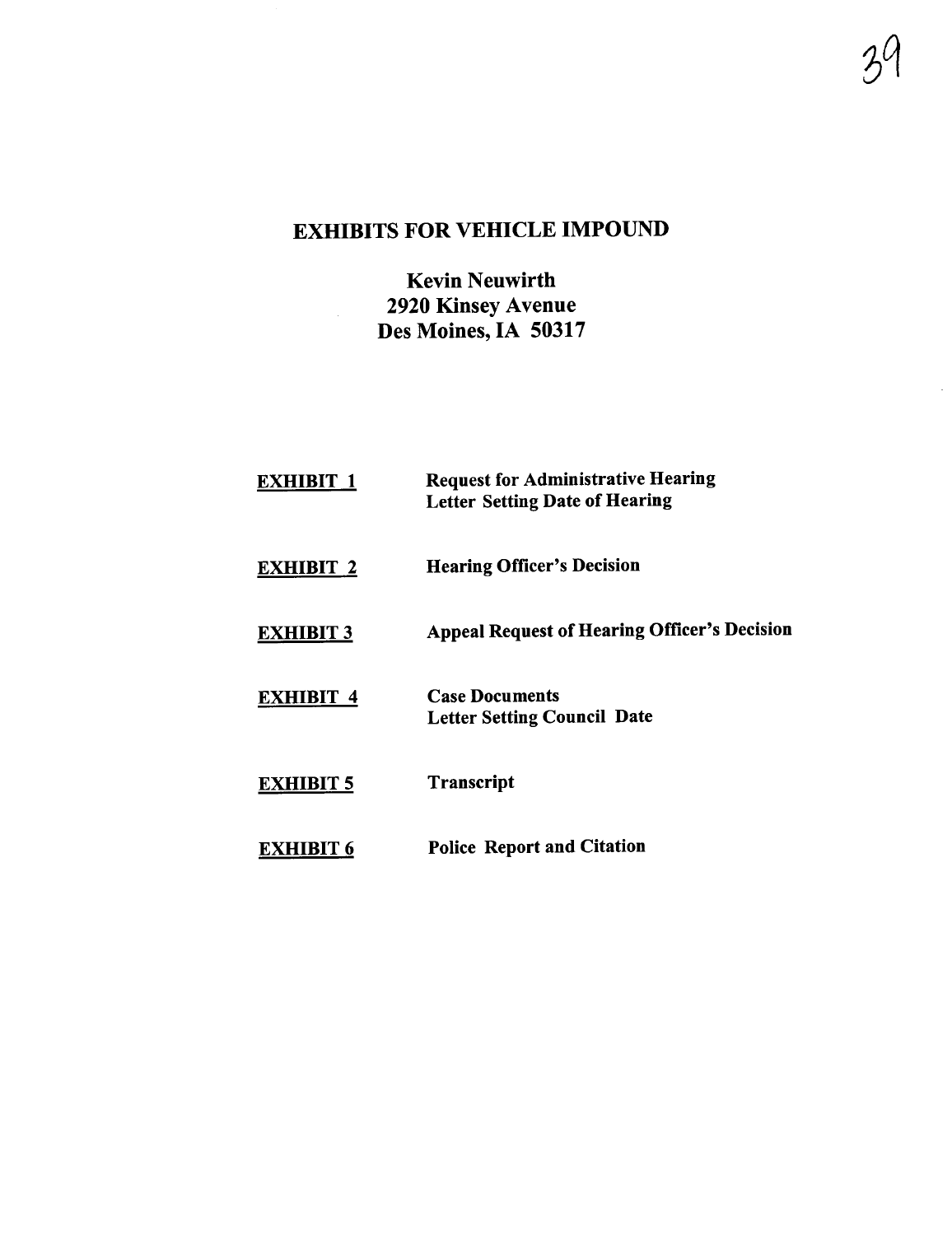# EXHIBIT<sub>1</sub>

39

 $\frac{1}{2}$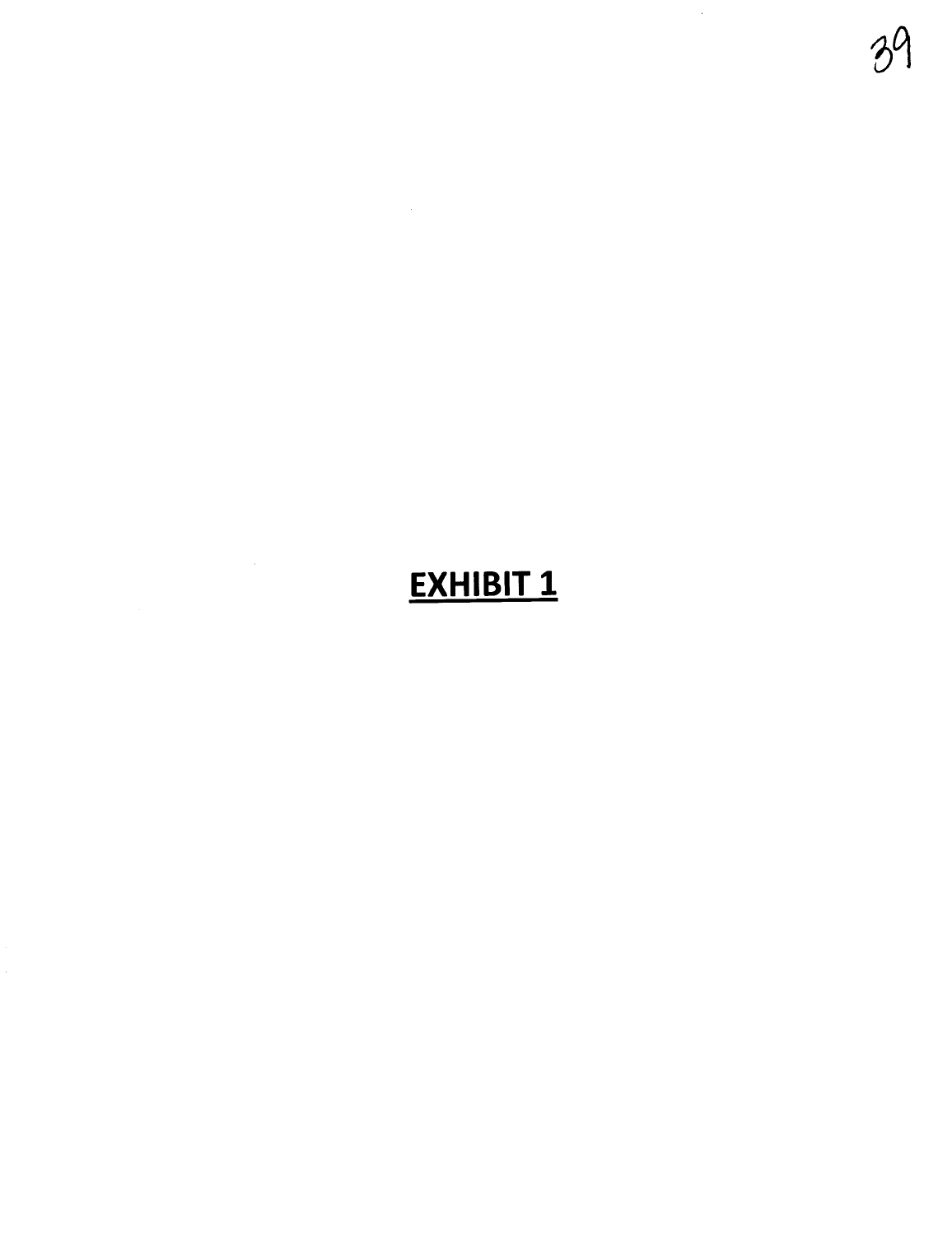$EX.1$ 

| FILED                   |                                                                                                                            | City of Des Moines<br><b>Request for Administrative Hearing</b><br>$2011$ MAR $31$ MM $8:20$ (File in the City Clerk's Office within 10 days of mailing of the notice of impoundment) |  |  |  |  |
|-------------------------|----------------------------------------------------------------------------------------------------------------------------|---------------------------------------------------------------------------------------------------------------------------------------------------------------------------------------|--|--|--|--|
| CITY CLERK              |                                                                                                                            | Please print or type                                                                                                                                                                  |  |  |  |  |
| DES MOINES. IA          | This hearing process applies only to vehicles which have been impounded for illegal parking.                               | I hereby request an administrative hearing pursuant to Chapter 114-485.15 of the Municipal Code of the City of Des Moine                                                              |  |  |  |  |
|                         | My vehicle was impounded on $\frac{3/30/11}{2}$                                                                            | 293987<br>$\sim$ , case number and/or tag number                                                                                                                                      |  |  |  |  |
| Reason for appeal:      | My car broke down less than 2-blocks from where i work.                                                                    |                                                                                                                                                                                       |  |  |  |  |
|                         | I ran to work, called my mechanic, got a friend to help and we drove<br>back (less than 2 blocks) and the car was gone!!!! |                                                                                                                                                                                       |  |  |  |  |
|                         | I was seperated from the vehicle for about twenty minutes.                                                                 |                                                                                                                                                                                       |  |  |  |  |
|                         | This is outrageous!<br>Ironically, I work directly across the street from G&S which is where the DMPD                      |                                                                                                                                                                                       |  |  |  |  |
|                         | calls for towing. There was no reason for the car to be impounded. If the officer                                          |                                                                                                                                                                                       |  |  |  |  |
|                         | would have given me 5 minutes i would have been there to get the car moved.                                                |                                                                                                                                                                                       |  |  |  |  |
|                         | I have already spent : 20.00 to the DMPD & 24.00 to G&S                                                                    |                                                                                                                                                                                       |  |  |  |  |
|                         | and i have a 30.00 parking ticket. I would like a hearing to have this money                                               |                                                                                                                                                                                       |  |  |  |  |
|                         | refunded to me and have the parking ticket dismissed                                                                       |                                                                                                                                                                                       |  |  |  |  |
|                         | Sincerely, Kevin Neuwirth                                                                                                  |                                                                                                                                                                                       |  |  |  |  |
|                         | <b>TAXPAYER</b>                                                                                                            |                                                                                                                                                                                       |  |  |  |  |
|                         |                                                                                                                            | I understand that my failure to attend my scheduled hearing will be deemed a waiver of my rights to such a heari                                                                      |  |  |  |  |
|                         |                                                                                                                            | ÷                                                                                                                                                                                     |  |  |  |  |
|                         |                                                                                                                            |                                                                                                                                                                                       |  |  |  |  |
| 3/30/11                 |                                                                                                                            | Signature                                                                                                                                                                             |  |  |  |  |
|                         |                                                                                                                            |                                                                                                                                                                                       |  |  |  |  |
| Date<br>515-661-0523    |                                                                                                                            | Kevin Neuwirth<br>Print Name                                                                                                                                                          |  |  |  |  |
| Daytime Telephone       |                                                                                                                            |                                                                                                                                                                                       |  |  |  |  |
|                         |                                                                                                                            | 2920 Kinsey Avenue<br>Address                                                                                                                                                         |  |  |  |  |
|                         | Attach to his formula copy of the Chrone<br>invite for the owng charges four unversion                                     | Des Moines Iowa 50317                                                                                                                                                                 |  |  |  |  |
| which simport your case | productives of mansula wites to photographs                                                                                | City/State/Zip                                                                                                                                                                        |  |  |  |  |

Return the white copy of this form to the City Clerk's Office, 409 Robert D. Ray Dr., Des Moines, 1A 50309.<br>Retain the yellow copy for your files. If you have any questions, call 283-4209.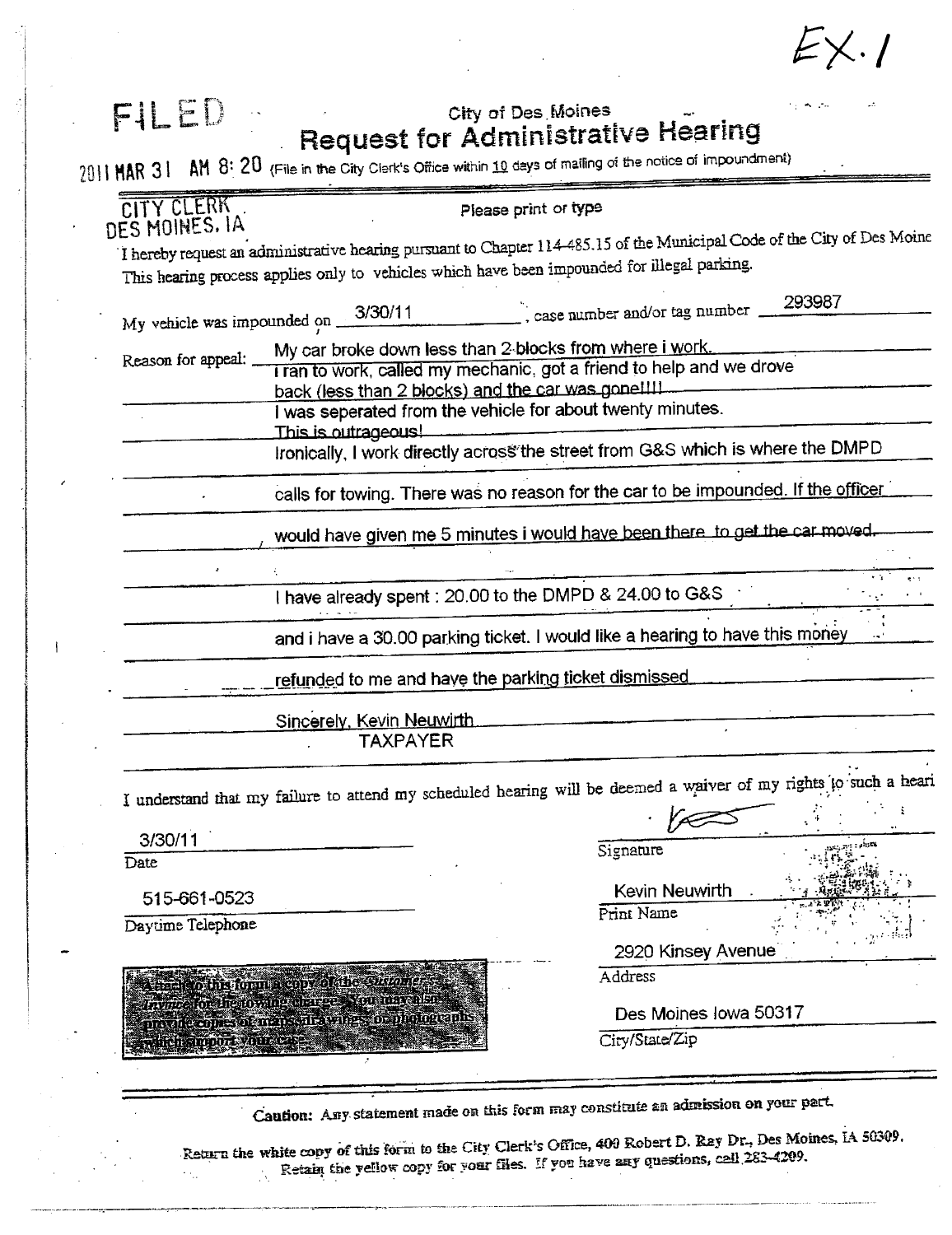# **INVOICE**

G & S Service, Inc/City Wide Towing

### 4100 E 16th Street Des Moines, IA 50313 Fax (515) 276-9256  $(515)$  276-8068

### **Invoice #13776**

| 3/30/2011<br>Date In:<br>3/30/2011<br>Date Out:                 | 11-9257<br>PO#<br>Released by:                                                                                                                                                    | Invoice Date: 3/30/2011<br>Tow Tag #                                                                                                                                                                                                       |
|-----------------------------------------------------------------|-----------------------------------------------------------------------------------------------------------------------------------------------------------------------------------|--------------------------------------------------------------------------------------------------------------------------------------------------------------------------------------------------------------------------------------------|
| <b>Customer Information:</b><br>Released to:<br><b>Bill</b> to: | <b>Vehicle Information:</b><br>1996<br>Year:<br>Pontiac<br>Make:<br>Grand Am<br>Model:<br>Red.<br>Color:<br>837 TPL<br>Lic #:<br>1G2NE52M4TC741330<br>VIN:<br>Odometer:<br>Owner: | Tow Information:<br>1600 E Aurora<br>Location:<br>Des Moines.<br>Cross Street:<br>3/30/2011 8:48:54 AM<br>Dispatched:<br>3/30/2011 8:51:18 AM<br>Arrived:<br>3/30/2011<br>Completed:<br><b>Wheel Lift</b><br><b>Truck Type:</b><br>Agency: |

| Qty | <b>Description</b>         | Price   | <b>Extended Price</b> |  |
|-----|----------------------------|---------|-----------------------|--|
|     | Storage Day(s)             | \$3.00  | \$3.00                |  |
|     | DMPD IMPOUND WRECKER       | \$20.00 | \$20.00               |  |
|     |                            |         |                       |  |
|     | \$1.38<br><b>Sales Tax</b> | Total   | \$24.38               |  |

Certification: I the undersigned do hereby certify that I am legally authorized and entitled to take possession of the above<br>described vehicle

**Signature** 

**Date**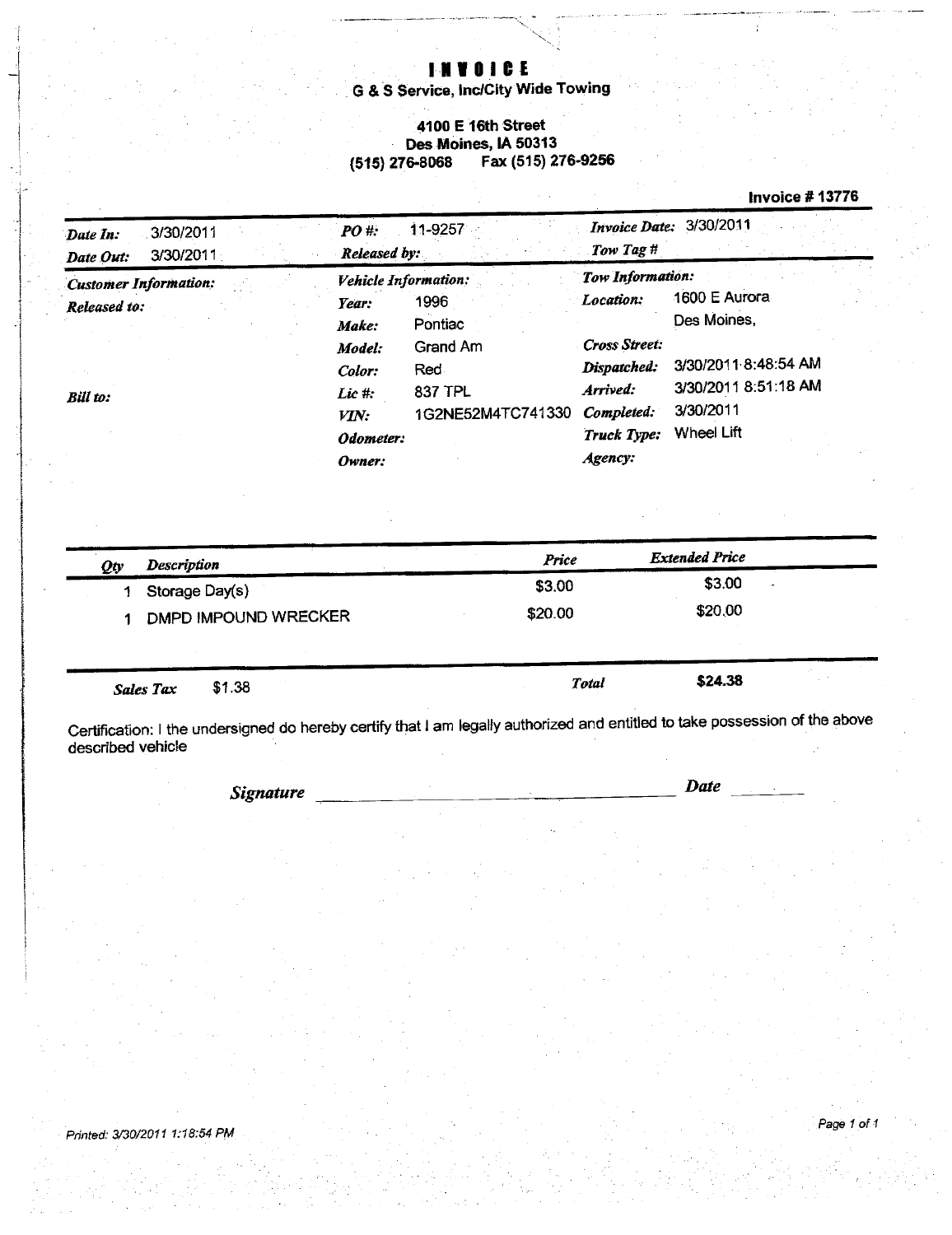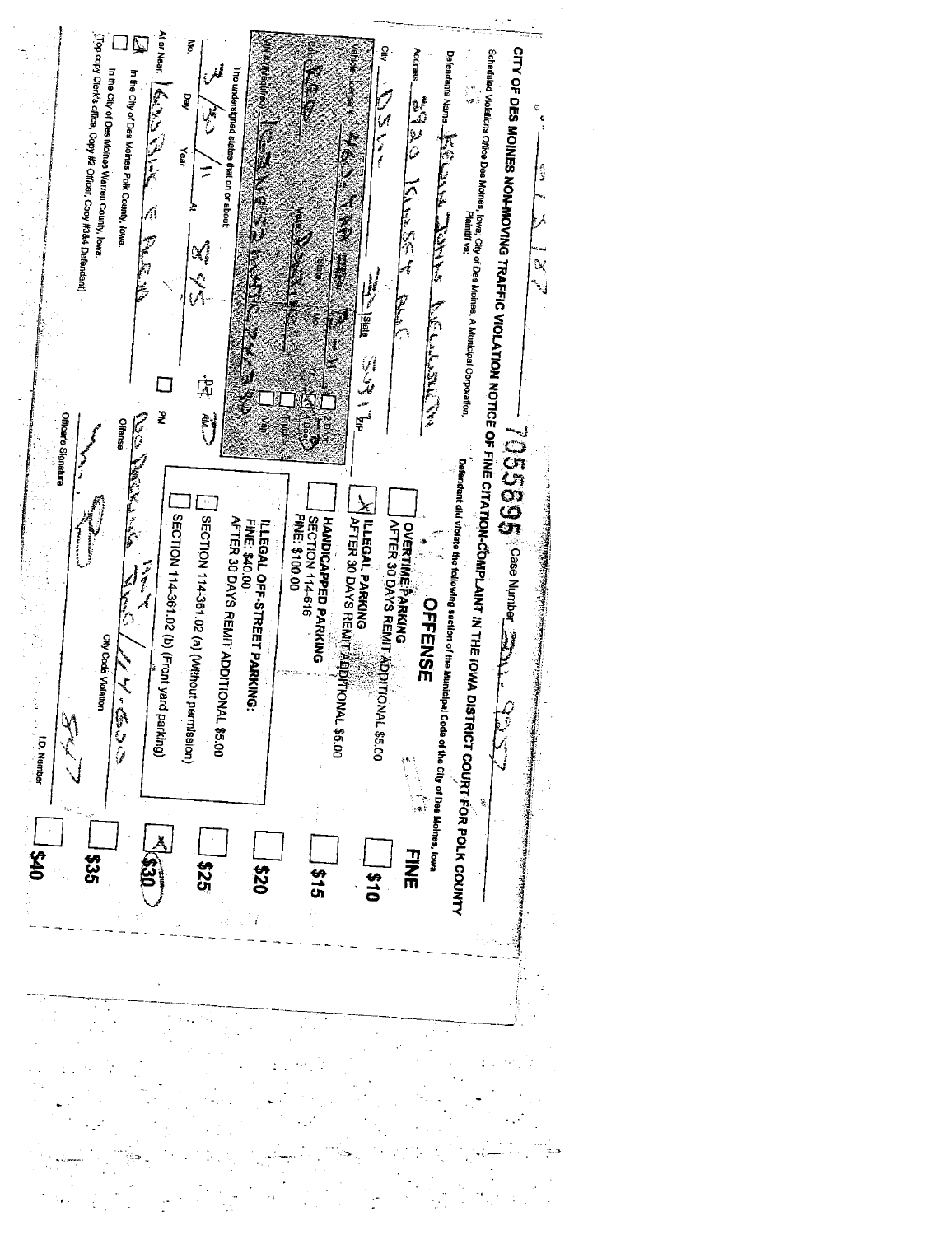# **NOTICE OF IMPOUNDMENT** DES MOINES, IOWA POLICE DEPAPTMENT  $S \overset{\sim}{\rightarrow} S$ <br> $S \overset{\sim}{\rightarrow} S$   $S' \overset{\sim}{\rightarrow} S$ <br> $S$

 $\mathbf{r}_{\mathbf{g}}$ §~

 $\boldsymbol{\tilde{z}}$  ...  $\sim$   $\approx$ c: . c: g

 $\mathbf{r}$ <u>م</u> i I I I

~ ~ .. -- '''TOAN !2~ ~ ~g\_ o - i I\ ~ I\ c: ~ c: "" c: . .

י 102s<br>רגי<br>אשר<br>אפא

30/1<br>|<br>|<br>|<br>| DO

\* <del>ء</del> ع

JOPH<br>1002<br>1002<br>1002<br>1004 l nn

 $25$ "". ~  $\frac{1}{6}$ <sup>ን፡</sup><br>ወ<sub>ዳ</sub>ው<br>አ

 $\overline{10}$ 

**i**<br>HH W

<u>።</u><br>። ة.<br>...

C:

l? fJ 3 .. il è) :3 fo . ∵ ,  $\boldsymbol{\omega}$ 

 $\Omega = \frac{1}{\pi}$ 

IF YOUR VEHICLE AND THE PERSONAL PROPERTY CONTAINED WITHIN, OR PARKED IN VIOLATION OF A CITY ORDINANCE, YOU HAVE A RIGHT, ADMINISTRATIVE HEARING TO DETERMINE WHETHER THERE WAS PRC VEHICLE. TO EXERCISE THIS RIGHT, YOU MUST FILE A CITY OF DES MC HEARING FORM WITH THE CITY CLERK'S OFFICE AT 400 ROBERT D. R/ IMPOUNDMENT. SHOULD YOU REQUEST AN ADMINISTRATIVE HEARI VEHICLE BY POSTING A BOND IN AN AMOUNT SUFFICIENT TO COVE! IMPOUNDMENT AND STORAGE OF THE VEHICLE. IF AT THE HEARING WAS NO PROBABLE CAUSE TO IMPOUND THE VEHICLE, THE BOND f TO THE CITY TREASURER OF A CERTIFICATE OF NO PROBABLE CAT NOT REQUEST A HEARING; YOU MAY CLAIM YOUR MOTOR VEHIC! UPON PAYMENT OF ALL CHARGES ATTRIBUTABLE TO THE IMPOU THIS IS ONLY A RELEASE, WHICH ENTITLES YOU TO CLAIM YOUP CONTAINED WITHIN FROM THE TOWING CONTRACTOR. THE VEH CONTAINED WITHIN IS NOT CONSIDERED CLAIMED UNTIL ALL " TOWING CONTRACTOR. THE ISSUANCE OF THIS RELEASE DOES STORAGE FEES.

IMPOUND TAG NUMBER CASE NUMBER PAID Tear Here  $~\cdot~$ IMPOUND VEHICLE RELEASE<br>IOINES, IOWA POLICE DEPARTLEN<br>UND TOWING CONTRACTOR V1-02. DES MOINES, IOWA POLICE DEPARTI **IMPOUND TOWING CONTRACTOR V.<br>G&S SERVICES** 4100 EAST 16<sup>TH</sup> STREET DES MOINS, IOWA 50313 515-276-8068 Vehicles may only be claimed from 6:00 AM to 10:00 PM, Monday though Friday and from 8:00 AM to 4:00 PM weekends and holidays. A. CASE NUMBER  $\begin{matrix} 1 \\ \end{matrix}$   $\begin{matrix} 1 \\ \end{matrix}$   $\begin{matrix} 2 \\ \end{matrix}$   $\begin{matrix} 3 \\ \end{matrix}$   $\begin{matrix} 7 \\ \end{matrix}$   $\begin{matrix} 6 \\ \end{matrix}$   $\begin{matrix} 1 \\ \end{matrix}$   $\begin{matrix} 1 \\ \end{matrix}$   $\begin{matrix} 3 \\ \end{matrix}$   $\begin{matrix} 1 \\ \end{matrix}$   $\begin{matrix} 1 \\ \end{matrix}$   $\begin{matrix} 3 \\ \end{matrix}$   $\begin{matrix} 1 \\ \end{matrix}$ C. MAKE AND MODEL  $\mathcal{I} \& \sim \mathcal{I} \rightarrow$  D. LICENSE NUMBER  $E.VIN$   $7'1 338$ F.RELEASED BY:  $4/12$  G.DATE RELEASED 30 V



¡t'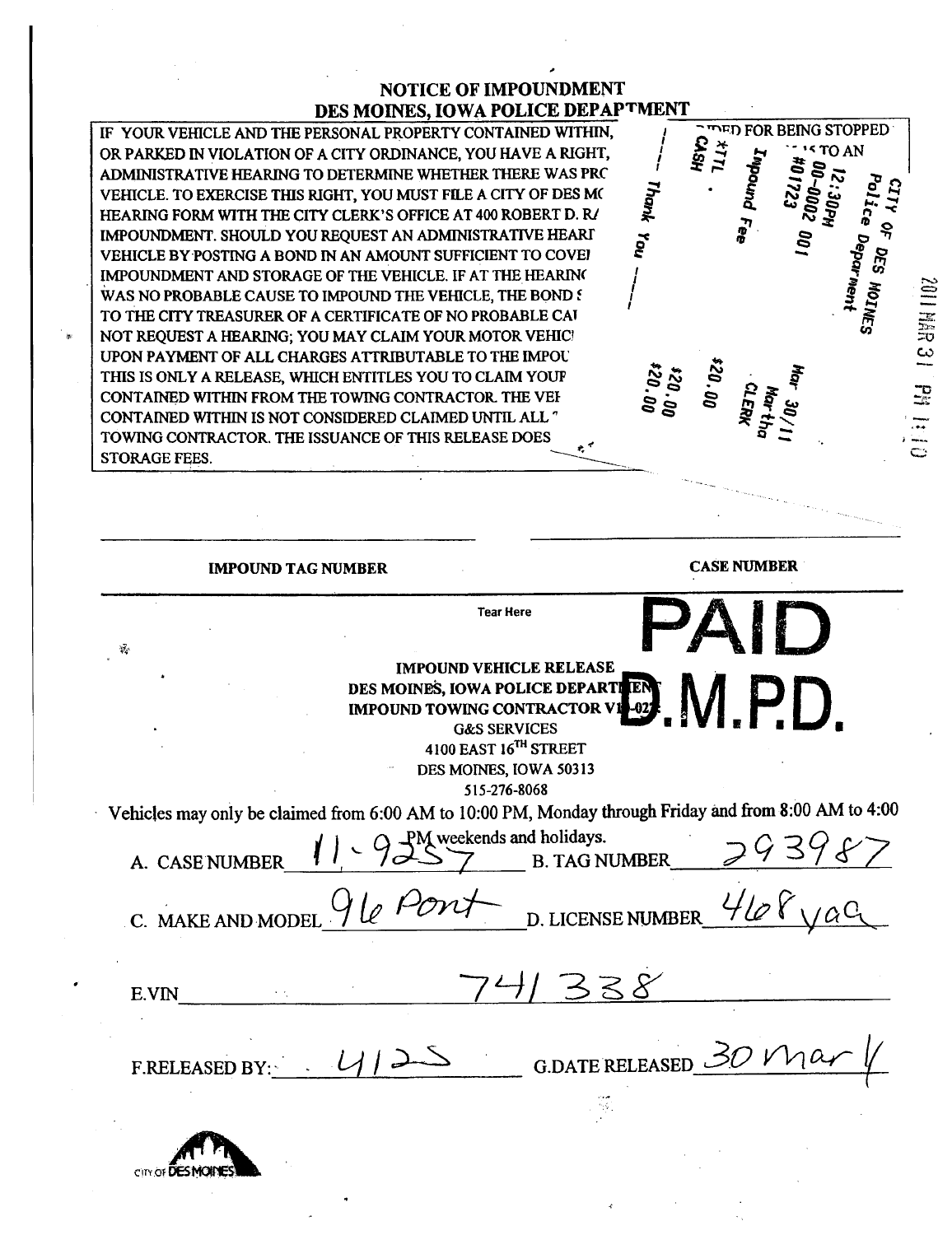RELEASING PROPERTY FROM IMPOUNDED MV **G&S SERVICES INC.** 4100 EAST 16<sup>TH</sup> STREET DES MOINES, IOWA 50313 515-276-9256 **SWIFT AUTO PARTS** 1720 EAST WASHINGTON AVE. DES MOINES, IOWA 50316 515-262-8860 OGL, Dan Date: Case No. Tag No.  $4\mathcal{W}$ ℴ Please let: obtain personal property from said vehicle,  $\cal G$   $\cal G$ Make: Lic# Specific items taken: Here Nr¦i ぞ  $\overline{1}$ Signature of person releasing property *Sale & DESMOINES* 

 $\frac{1}{2}$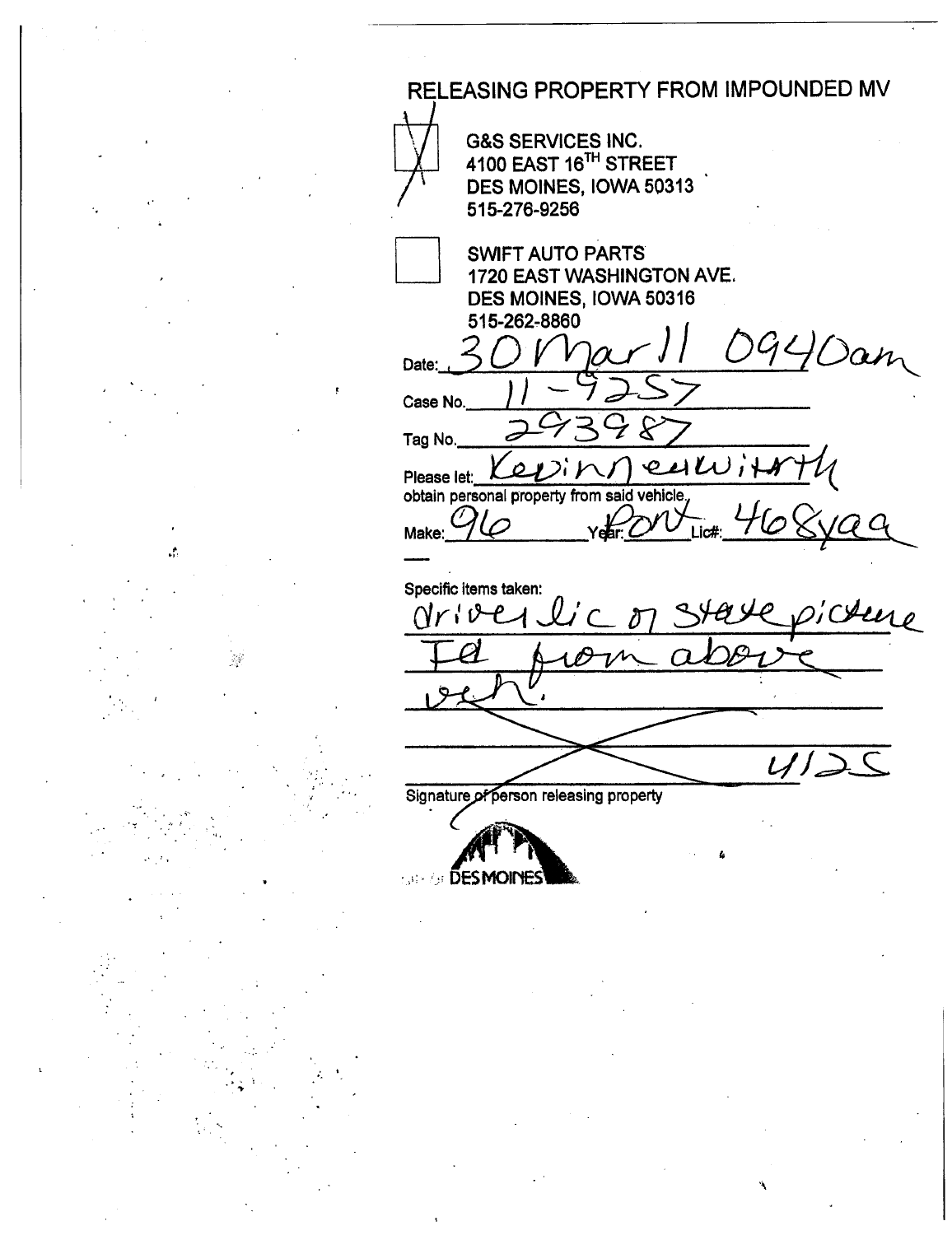

 $=X.$ 

June 3, 2011

Kevin Neuwirth 2920 Kinsey Avenue Des Moines, IA 50317

Re: Administrative Hearing-Vehicle Impound

An administrative hearing has been set for Monday, July 25, 2011 in the City Council Chambers, south end of the second floor, City Hall, 400 Robert D. Ray Drive, at 9:15 A.M. at which time you will be provided an opportunity to present evidence.

Parking is available on the streets surrounding City Hall--you will need change to pay the parking meters. Please alert the City Clerk's Office when you arrive.

Pursuant to Section 114-485.16 of the Municipal Code, (copy enclosed), you wil be given an opportunity to be heard at the hearing.

If you have questions in this regard, please calL.

Sincerely,

 $\overline{R}_{\rm out}$   $\overline{R}_{\rm out}$ 

Diane Rauh

City Clerk

DR/kh

Enclosure

cc: Hearing Officer Assistant City Attorney Staff Notification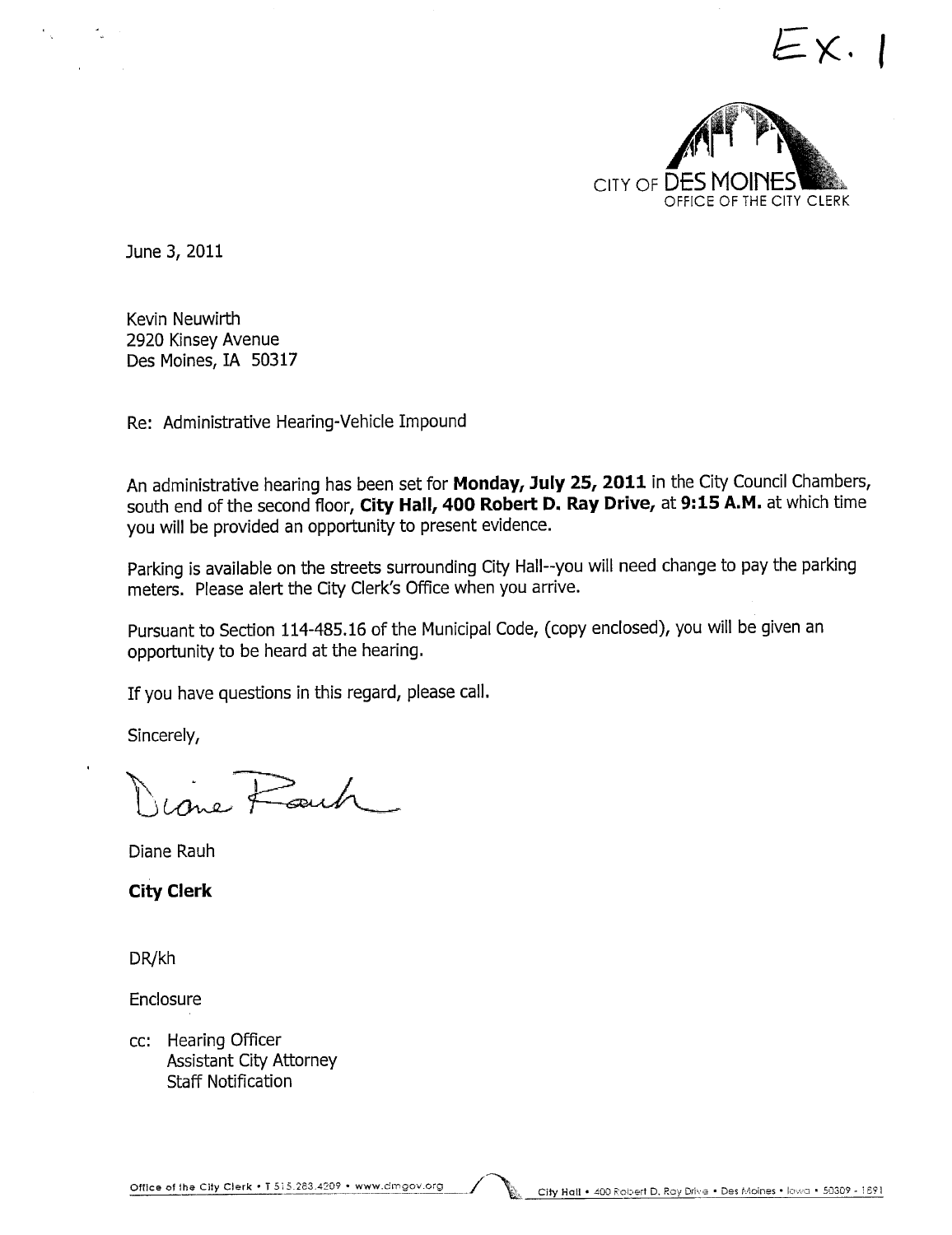# EXHIBIT 2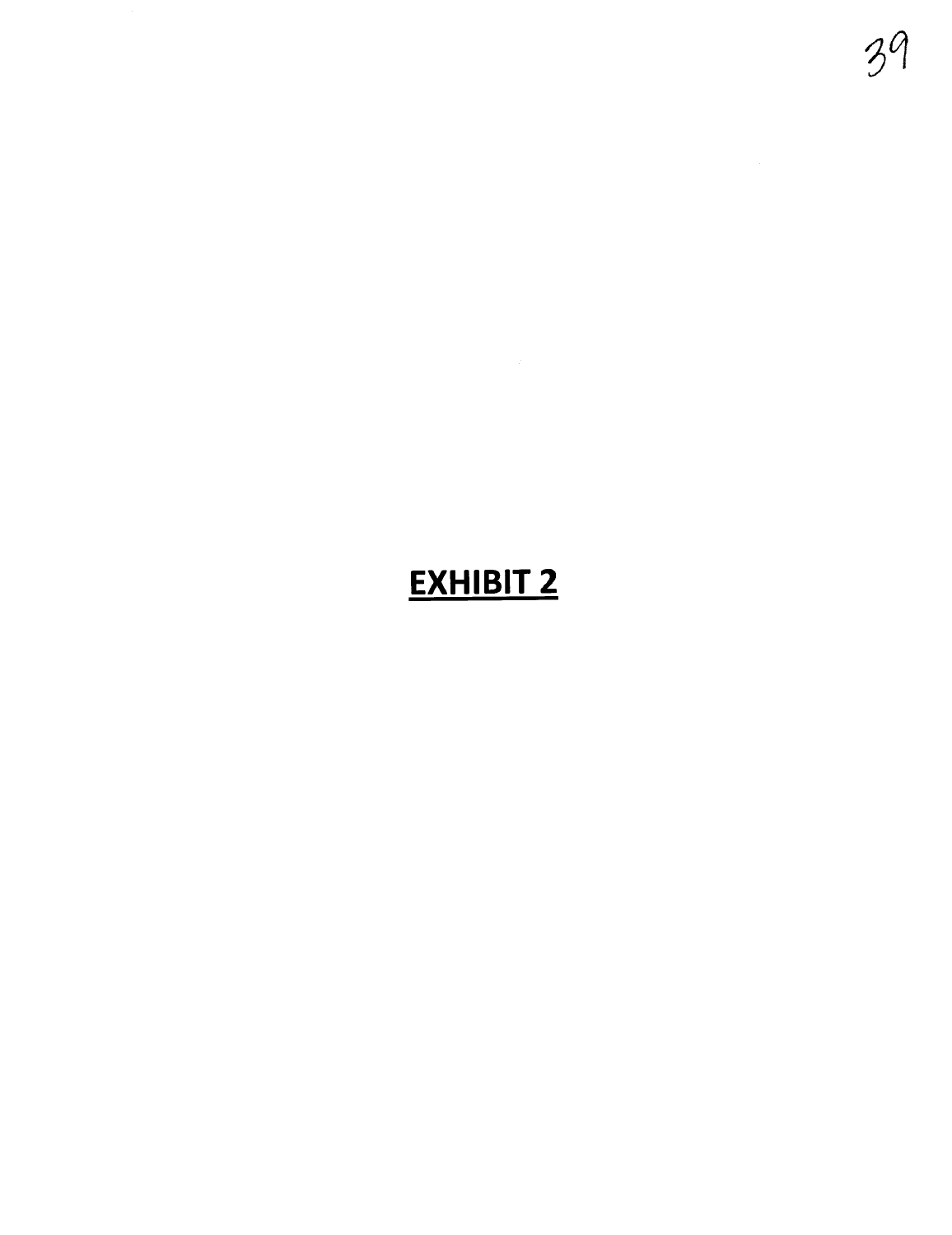## City of Des Moines, Iowa July 25, 2011 Administrative Hearing

) ) )

> ) )

In re:

KEVIN JOHN NEUWIRTH, Appellant

 $\overline{\phantom{a}}$ 

) DECISION AND ORDER<br>) AND<br>) NOTICE OF APPEAL R ) NOTICE OF APPEAL RIGHTS  $Z$ 

Kevin John Neuwirth appeared in his own behalf, as the title holder of record of a 1996 red Pontiac Grand Am four door (2011 IA License No. 468YAA). Officer M. Siebert, with the Des Moines Police Department ("DMPD"), appeared on behalf of the City of Des Moines (the "City").

### Procedural History

On March 30, 2011, Officer Siebert observed a 1996 red Pontiac Grand Am four door<br>(2011 IA License No. 468YAA) that had been left unattended in the westbound lane of the 1600 (2011 IA LICENSE NO. 4661AA) that had been left unattended in the westbound lane of the 1600<br>County of the 1600 M is the 1600 M incorporate language of the new matching of the 1600 M in block of E. Aurora Avenue in Des Moines, Polk County, Iowa. At approximately 8:40 AM on March 30, 2011, Officer Siebert identified the owner as Kevin John Neuwirth; issued a citation under Section 114-600 of the City of Des Moines Municipal (the "Municipal Code") for parking his vehicle on the public street in a No PARKING ANYTIME area; and ordered the vehicle and its contents to be impounded. At approximately 8:48 AM on March 30, 2011, G&S Service, Inc/City Wide Towing was dispatched to the scene and at approximately 8:51 AM towed the vehicle in question to impound. At approximately 9:40 AM on March 30, 2011, Mr. Neuwirth's vehicle was released to him after payment of the DMPD impound fee and the towing services storage and impound fees. On March 30, 2011, DMPD informed Mr. Neuwirth of his right to request an administrative hearing to contest the impound of his vehicle provided his request was filed with the City Clerk within 10-days. On March 31, 2011, Mr. Neuwirth's request for an administrative hearing was filed with the City Clerk. On June 3, 2011, the City Clerk sent a letter to Mr. Neuwirth noting his administrative hearing had been scheduled for 9:15 AM on July 25, 2011. The matter was so heard before the Administrative Hearing Officer.

### **Discussion**

The issue is whether there was probable cause for Officer Siebert to impound Mr. Neuwirth's 1996 red Pontiac Grand Am four door (2011 IA License No. 468YAA) on March 30, 2011. Section 114-485.17 of the Municipal Code states:

"(The term 'probable cause to impound' shall mean such a state of facts as would lead a person of ordinary care and prudence to believe there was a breach of law for which the vehicle may be removed and impounded under section 114- 485.11 of this article.

Furthermore, Section 114-485.11 of the Municipal Code provides:

"The police department. . . may remove and impound vehicles or cause vehicles to be removed and impounded when the vehicles are stopped or parked in violation of this chapter or other city ordinances and, in so doing, may employ such means as are reasonably necessary."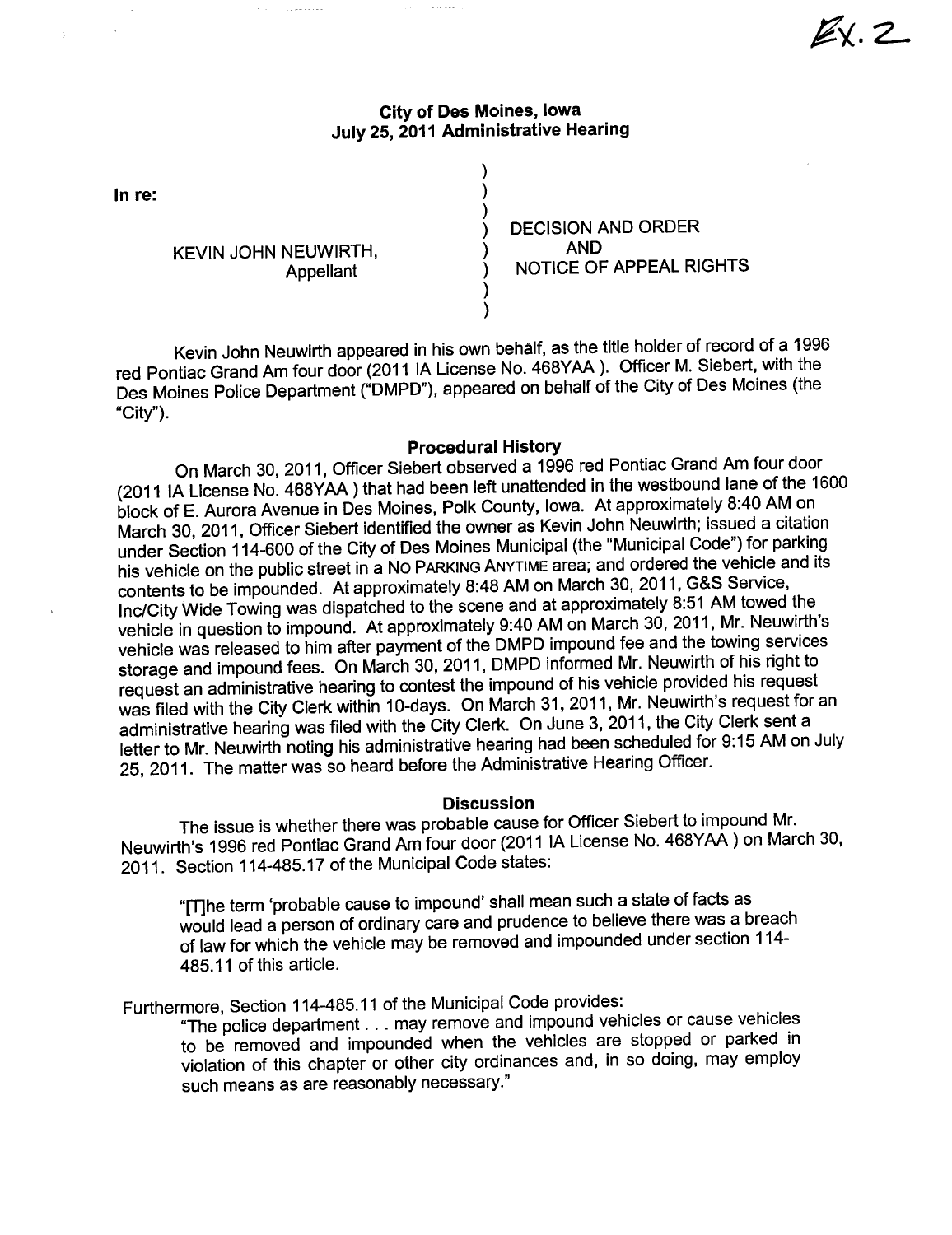Officer Siebert testified that Mr. Neuwirth's vehicle was seized and impounded because it had been left unattended in the traveled portion of the west bound lane in the 1600 block of E. Aurora Avenue during the morning rush hour. Officer Siebert testified that he had been dispatched to the scene following two separate complaints filed with DMPD Dispatch. Officer Siebert testified that when he first reached the scene he felt the engine and noted that it was cold. Officer Siebert testified there was no note left on the vehicle or contact information. Officer Siebert testified that given the car was left in the roadway he assumed that the car had broken down and the driver most likely would return very soon. Officer Siebert testified that when he responded to the second complaint he found the vehicle still remained. Officer Siebert<br>testified that he thought an hour to an hour and a half had passed since his first observation of the vehicle blocking the west bound lane. Officer Siebert testified that when he returned to the 1600 block the second time he felt compelled to order the vehicle be impounded because it was 1600 block the second time he felt compelled to order the vehicle be impounded because it was forcing the west bound traffic to pull out into the east bound lane thereby creating a public safety. hazard. Officer Siebert testified that he also issued a citation under Section 114-600 of the Municipal Code, which prohibits parking in an area where no parking is allowed at anytime.

Mr. Neuwirth testified that he is supposed to be at work by 8:00 AM. Mr. Neuwirth testified that the fuel pump was going out on his car and it finally broke down about one half<br>block from work on March 30, 2011; making him late for work. It is noteworthy that Mr. Neuwirth block from work on March 30, 2011; making him late for work. It is noteworthy that Mr. Neuwirth offered no documentation into the record from his employer supporting his tardiness on the day in question. Mr. Neuwirth testified that his employer is located approximately one half block from where his car broke down; noting his employer is located directly across the street from General from General from General from General from General from General from General from General from General from General fro & S Towing. Mr. Neuwirth testified that he stayed with the car approximately 10-minutes to see if he could get it started since he was so close to work. Mr. Neuwirth testified that he could not get the vehicle running so he walked to work and made a couple phone calls, called his mechanic, talked with his boss requesting time to get his car fixed, recruited a friend to go with mechanic, talked with his boss requesting time to get his car fixed, recruited a friend to go with him to where the car had broken down, and then discovered it was gone. Mr. Neutrich testified<br>https://www.communications.com/www.communications.com/www.communications.com/www.communications.com/www.commun that when he got back to his office he could see his vehicle behind the barbed wire fence at G&S Towing. Mr. Neuwirth acknowledged that the vehicle either broke down at 8:00 AM or maybe even a few minutes before 8:00 AM. Mr. Neuwirth testified that he had attempted to pull the vehicle over as much as possible when it was dying but acknowledged that it was still in the traveled portion of the roadway because there is a drop off at the edge of the road. Mr. Neuwirth testified that he was still at home at 7:00 AM so there was no way Officer Siebert observed his car blocking the roadway an hour and a half before it was impounded; arguing less than one hour passed between when his car broke down and when it was towed.

Mr. Neuwirth appears to imply that a person should be allowed at least an hour to deal<br>with a broken down vehicle. Furthermore, by Mr. Neuwirth's own testimony he acknowledged it with a broken down vehicle. Furthermore, by Mr. Neuwirth's own testimony he acknowledged it might have been a little before 8:00 AM when his car broke down and the record reflects  $G \subset S$ Towing removed his vehicle from the roadway at 8:51 AM. Therefore, it is found that Mr. Neuwirth had more than a reasonable amount of time to remove his vehicle from the roadway if that had been his top priority. As Officer Siebert testified, Mr. Neuwirth could have pushed the vehicle onto the shoulder and off the traveled portion of the roadway. Mr. Neuwirth could have had G & S Towing bring his car to his employer's parking lot or to his mechanic. Most likely Mr. Neuwirth even carries a cell phone that would have enabled him to get the vehicle removed from the road in an expeditious manner.

But as noted above, the sole issue is whether there was probable cause for Officer Siebert to impound Mr. Neuwirth's 1996 red Pontiac Grand Am four door (2011 IA License No. 468YAA ) on March 30, 2011. Officer Seibert testified that: (1) the vehicle was clearly blocking the westbound lane in the 1600 block of E. Aurora, thereby causing a public safety hazard as westbound traffic had to pull into the eastbound lane; (2) it is illegal under the Municipal Code to leave a vehicle unattended in the traveled portion of the public roadway; (3) there was sufficient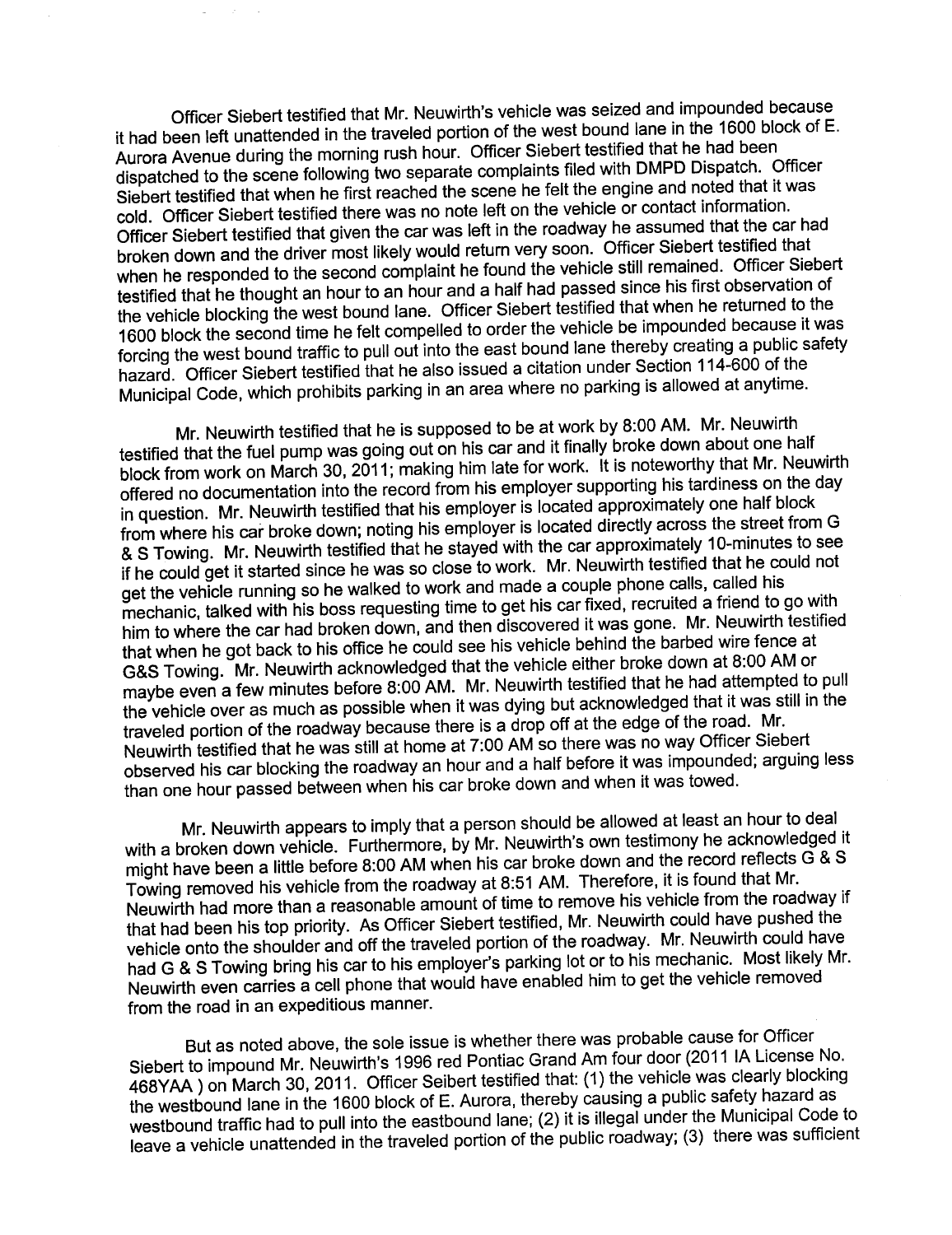room on the shoulder of the roadway where the car could have been driven or pushed thereby abating the hazardous situation; (4) multiple complaints had been filed by other drivers with<br>DMPD dispatch; and (5) no corrective action had been taken to remove the broken down DMPD dispatch; and (5) no corrective action had been taken to remove the broadched to vehicle from the traveled portion of the roadway between when he was made to the contract of the was first dispatched to the was first dispatched to the was first dispatched to the was first dispatched to the was first dis scene and when he was dispatched there a second time.

## Decision and Order

Bya preponderance of all evidence in the record, it is found that a person of ordinary care and prudence would be led to believe probable cause did exist when Officer Siebert caused Mr. Neuwirth's vehicle and its contents to be impounded. Kevin John Neuwirth is therefore held liable and ordered to pay all charges, costs and fees attributable to the impound and storage of his vehicle, as well as the thirty dollar (\$30) fine for Citation No. 7055695, plus any related late fees.

Right of Appeal<br>As provided under Section 114-485.18 of the Municipal Code, this decision may be As provided under Section 114-465.18 of the Municipal Code, the Code constitution of appealed to the City Council by either the department causing the vehicle to be impounded vehicle the registered owner or person having legal entitlement to possession of the impounded vehicle, provided a written notice of appeal is filed with the City Clerk's Office within seven days of this decision. Failure to file a written notice of appeal within such period shall be deemed a waiver of the right to appeal this decision to the City CounciL.

This written ruling is hereby submitted on this  $\overline{\mathcal{B}}^{\prime\prime}$  day of August, 2011 in Des Moines, Polk County, Iowa. The City Clerk shall serve copies of this Decision and Order upon each of the parties.

Camille A. Valley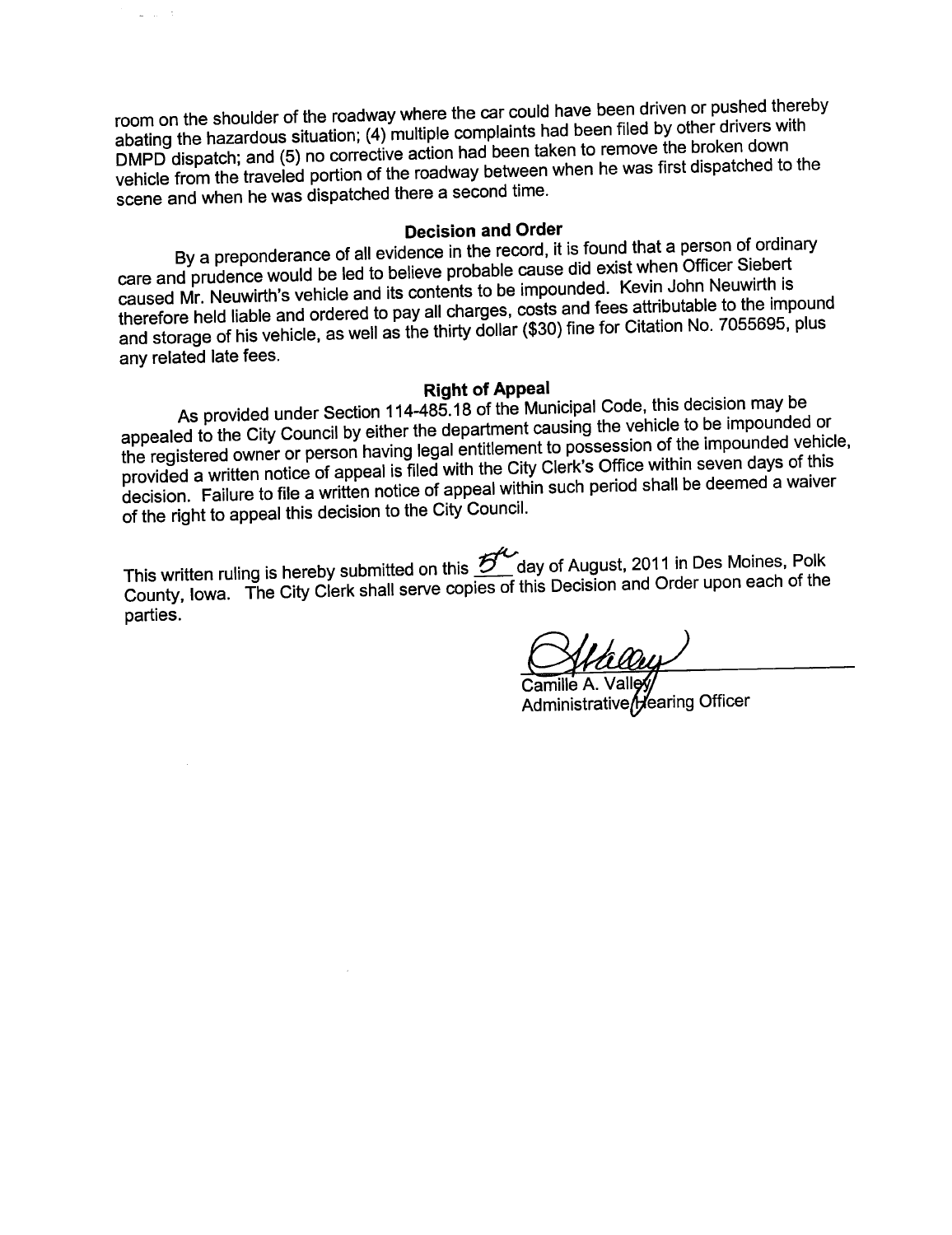

# **EXHIBIT 3**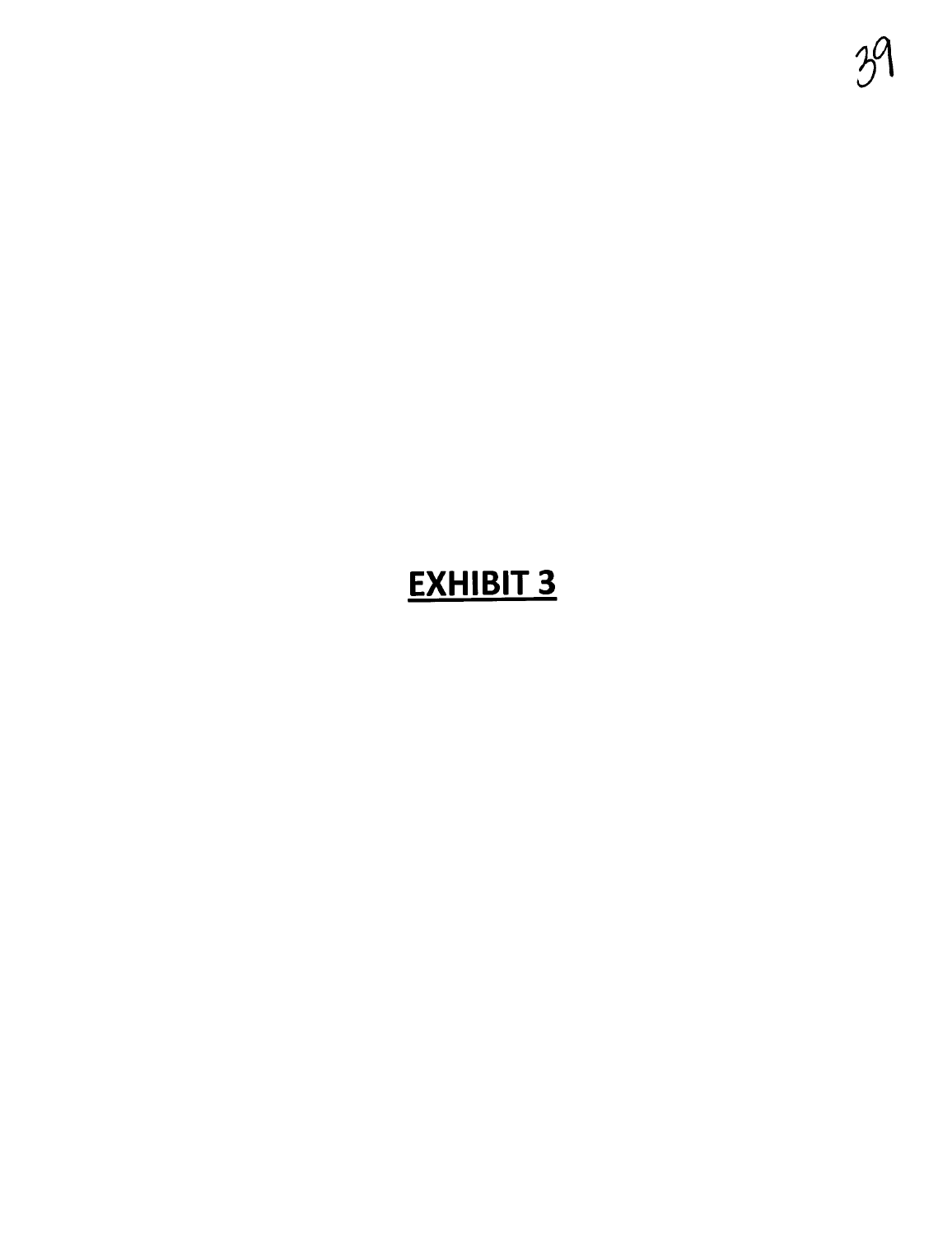# Rauh, Diane i.

| From:           | Kevin Neuwirth [kneuwirth@theboulderco.com] |
|-----------------|---------------------------------------------|
| Sent:           | Thursday, August 18, 2011 11:22 AM          |
| To:             | Rauh, Diane I.                              |
| Subject:        | Appeal                                      |
| Follow Up Flag: | Follow up                                   |

Flagged

Follow Up Flag: Flag Status:

Hello Diane,

I had my administrative hearing a couple weeks ago, I got the decision in the mail the other day. I am going to appeal it. Do i need to send you anything else?

Thanks, Kevin 661-0523

Kevin Neuwirth

The Boulder Company

Account Manager Ph: 515-264-8900 Fax: 515-265-5816 Email: kneuwirth@theboulderco.com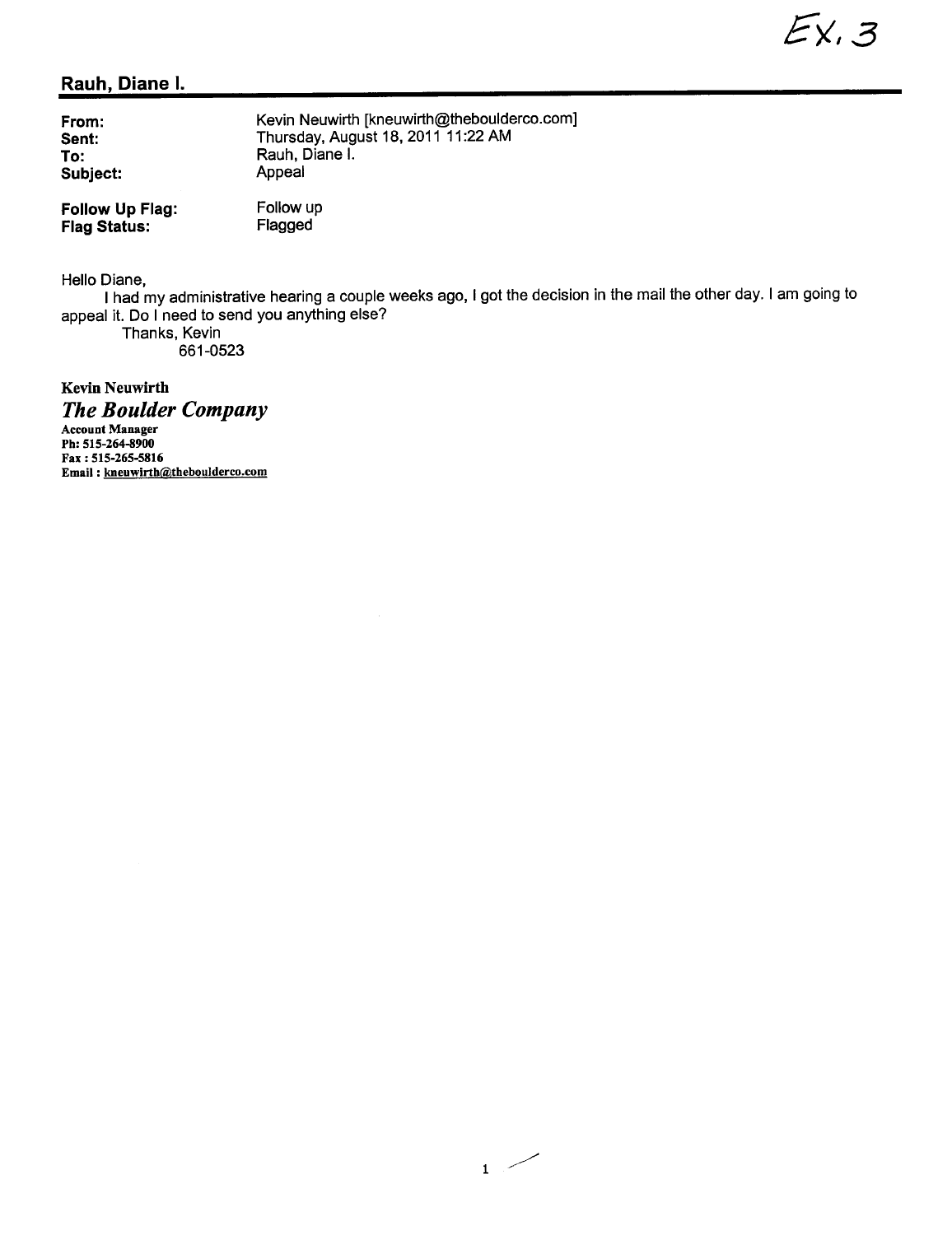# **EXHIBIT 4**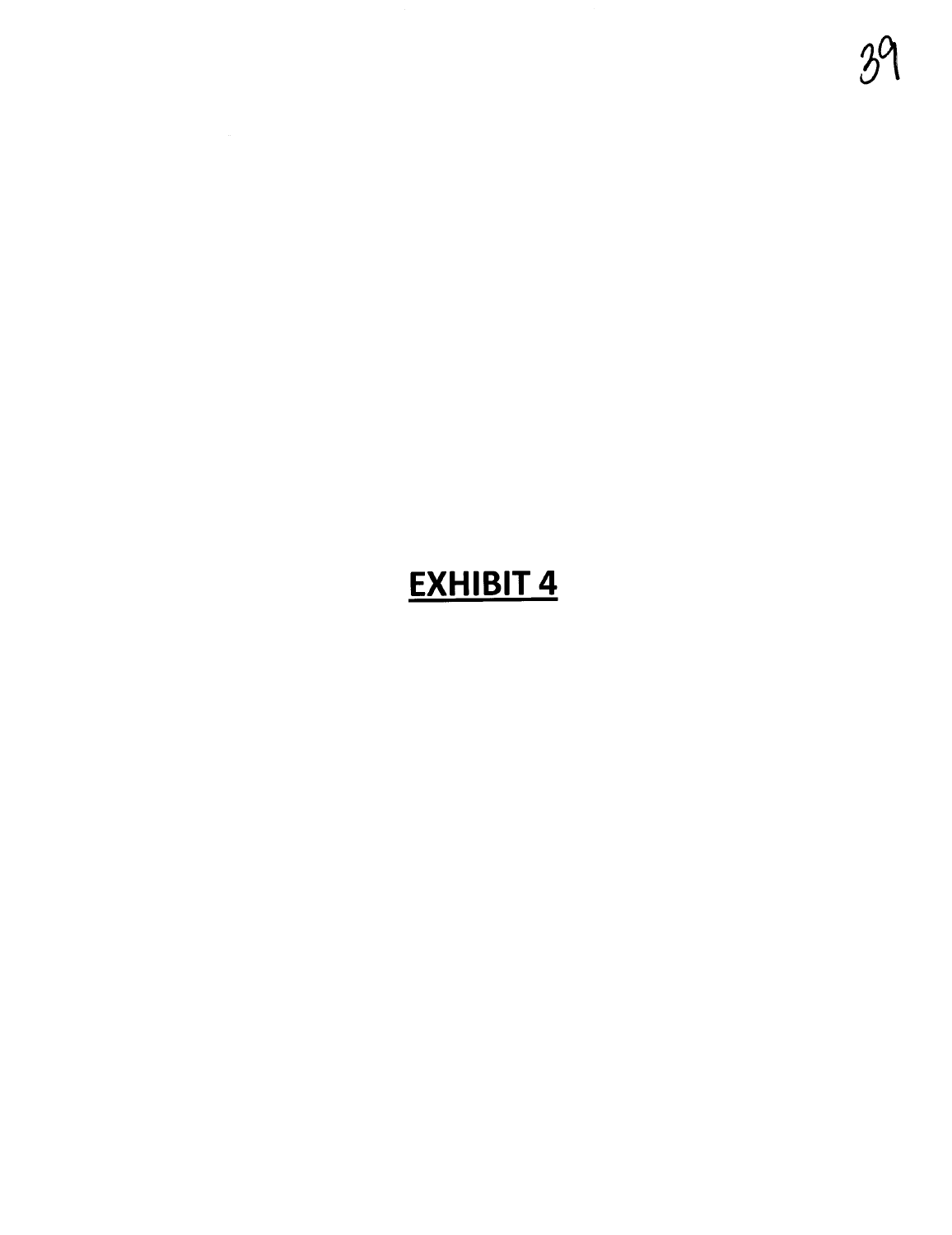$\mathsf{\Sigma} \mathsf{X}$ .4



August 24, 2011

Kevin Neuwirth 2920 Kinsey Avenue Des Moines, IA 50317

Dear Mr. Neuwirth:

On August 18, 2011, I received an email from you, (copy enclosed) requesting to appeal the Administrative Hearing Officer's decision regarding your impounded vehicle.

However, your right to appeal has expired. Section 114-485.18 of the Municipal Code, (copy enclosed) allows 7 days from the date of the decision, (dated August  $5<sup>th</sup>$ ) to request the hearing. However, your request was received 13 days after the date of the ruling, and failure to request the appeal within 7 days is a waiver of your right to appeaL. The "Right of Appeal" process was outlined on page 3 of your Decision and Order from the Hearing Officer.

Sincerely,

 $a_{\bullet}$   $\subset$ 

Diane Rauh City Clerk City of Des Moines

DR:kh Enclosures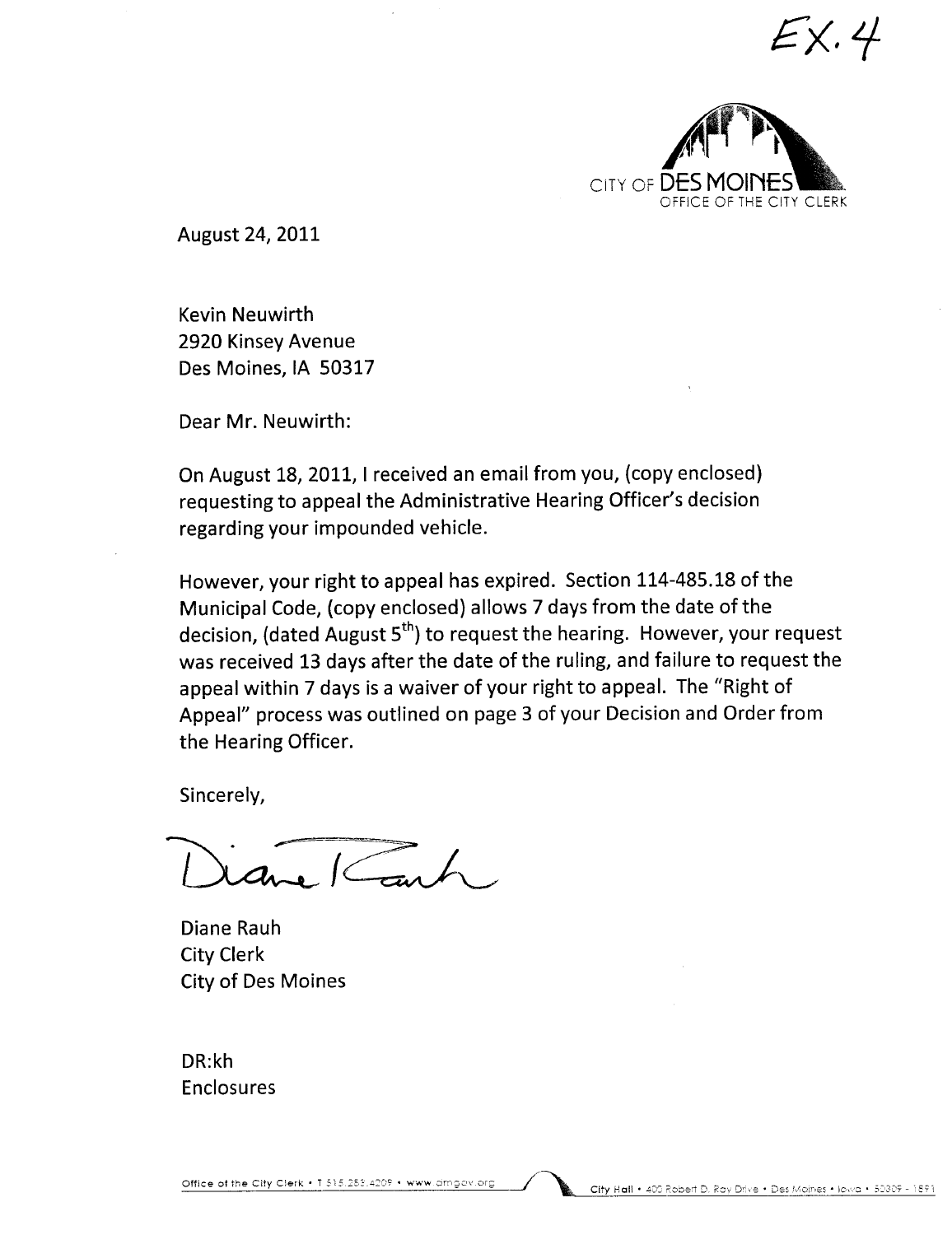## City of Des Moines - Municipal Code

# Sec. 114 -485.18. Right to appeal hearing officer's decision.

The decision of the hearing officer made pursuant to this article may be appealed to the city council by either the department causing the vehicle to be impounded or the registered owner or person having legal entitlement to possession of the impounded vehicle, provided the department or the registered owner or person having legal entitlement to possession of the<br>impounded vehicle files a written notice of appeal with the city clerk's office within seven days of the hearing officer's decision. Failure to file a written notice of appeal within such period shall be deemed a waiver of the right to appeal the decision of the hearing officer to the city council.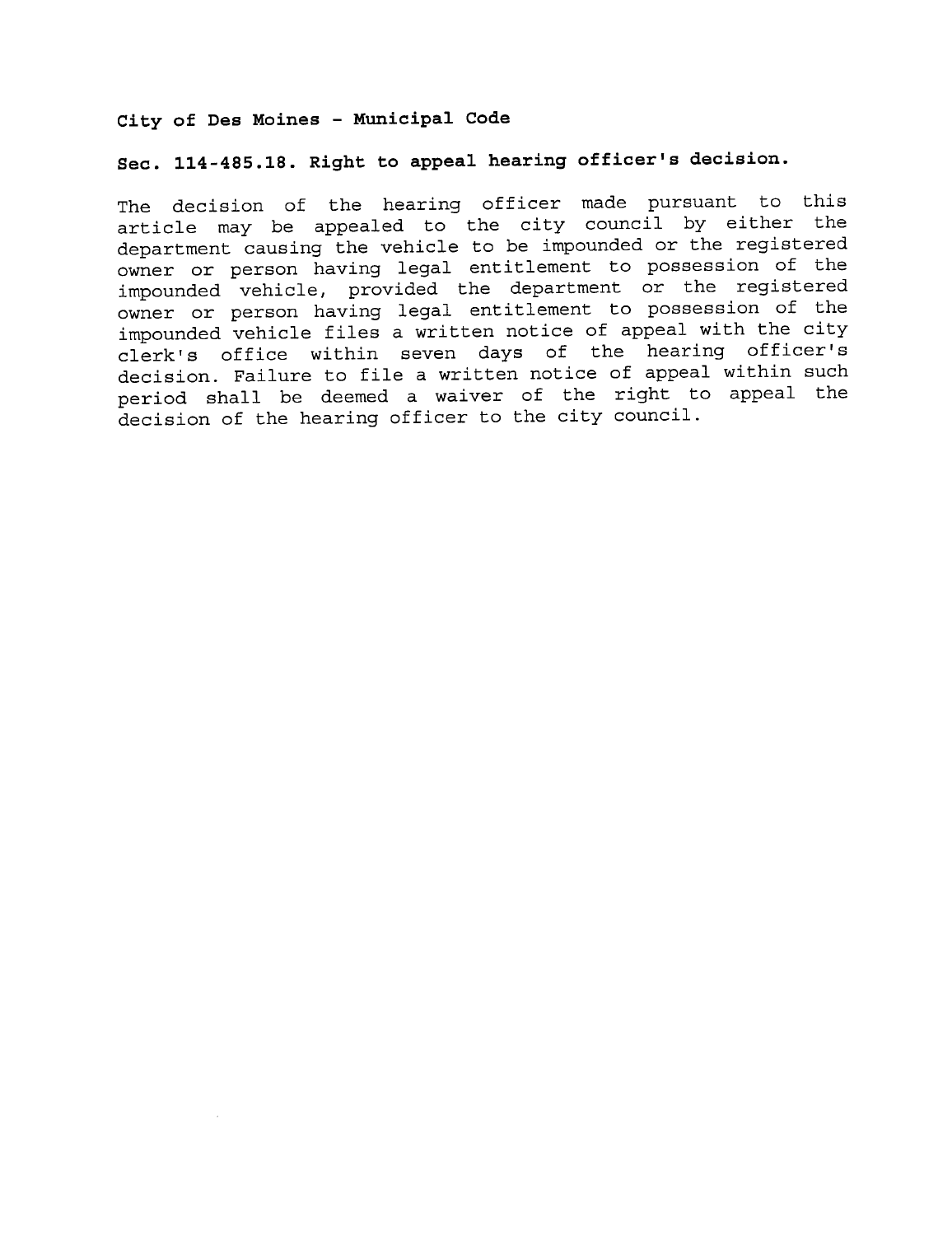## Herzberg, Karen M.

From: Sent: To: Subject: Rauh, Diane i. Thursday, August 25, 2011 9:07 AM 'Kevin Neuwirth' RE: Impounded Vehicle Appeal Request

I asked the City Legal Department to review your request. They have determined that you should be allowed to continue with your appeal before council. You have the option of appearing before the City Council on either September 12th, September 26th or October 10. The meetings start at 4: 30 PM and your appeal will be heard after 5: 00 PM.

Please let me know, as soon as possible, which date works for you, and I will process the paperwork and send the information to you.

Diane Rauh City Clerk City of Des Moines 515-283-4209 515-237-1645 (fax) dirauh(admgov . org

- - - - -Original Message- - - -- From: Kevin Neuwirth [mailto: kneuwirth@theboulderco.com] Sent: Wednesday, August 24, 2011 1:45 PM To: Rauh. Diane I. Subject: RE: Impounded Vehicle Appeal Request

This needs to be reviewed, I just received the letter in the mail on the 16th. I have not waived anything.

- - - - -Original Message- - - -- From: Rauh, Diane I. [mailto:DIRauh@dmgov.org] Sent: Wednesday, August 24, 2011 11:42 AM To: 'kneuwirth@theboulderco.com' Subject: Impounded Vehicle Appeal Request

Please see the attached letter and documents. Your request for an appeal was not received within 7 days of the Decision and Ruling, therefore you have waived your right to a hearing.

Diane Rauh City Clerk City of Des Moines 515-283-4209 515-237-1645 (fax) dirauh@dmgov.org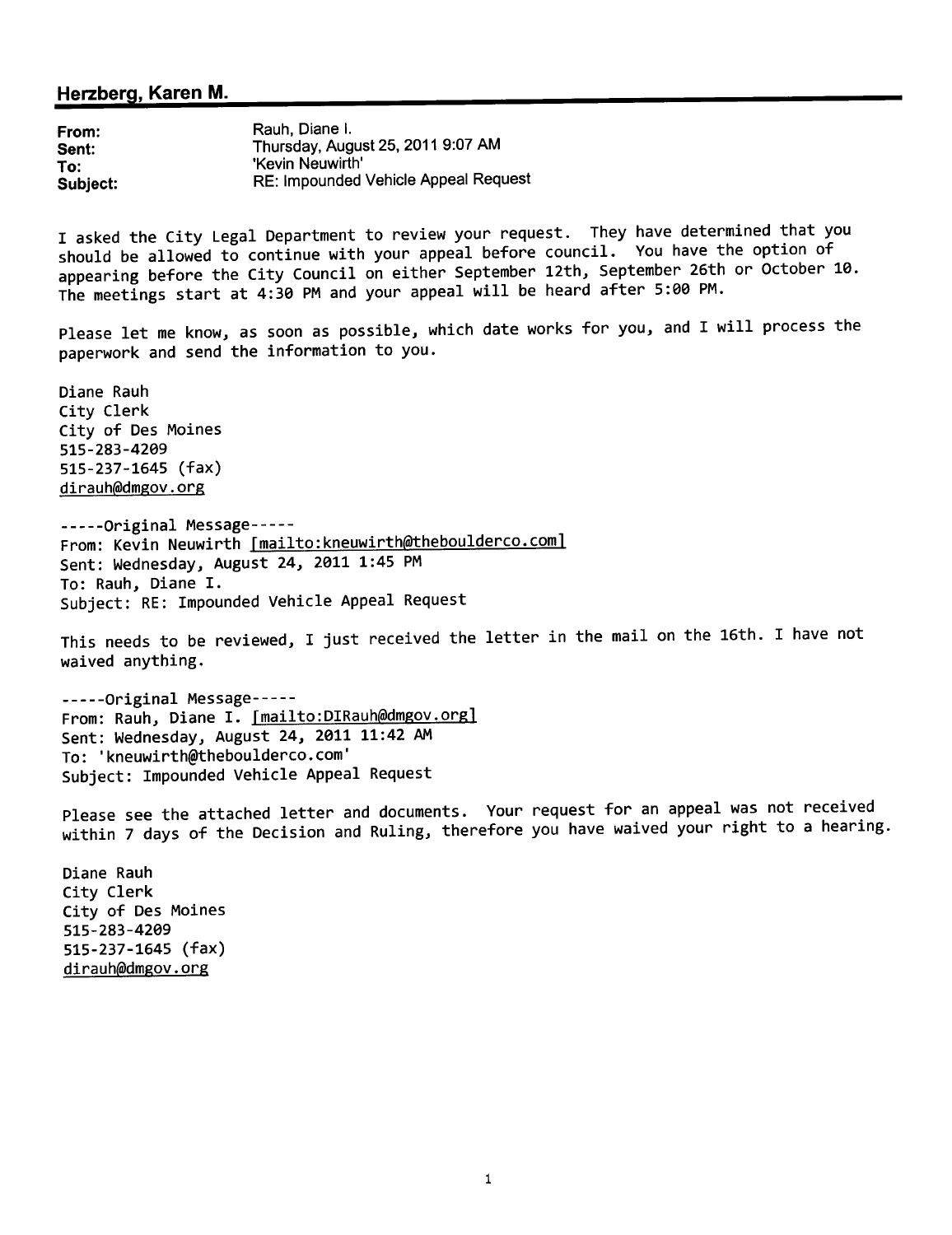## Herzberg, Karen M.

From: Sent: To: Subject: Rauh, Diane i. Friday, August 26, 2011 4:50 PM 'Kevin Neuwirth' RE: Impounded Vehicle Appeal Request

Mr. Neuwirth--the Des Moines City Council meetings are held on Mondays. If you want to participate in your appeal, you must choose one of the Mondays offered and make arrangements to be present at that Council Meeting. If you do not appear, your appeal hearing will be held without your participation and you will be notified of the council's decision.

You must select one of the options given to you, (September 12, September 26th or October 10). If I do not hear from you about your decision before Tuesday, September 6th at 5:00 PM, your hearing will be set for the September 12th Council meeting at 5:00 P.M.

Diane Rauh City Clerk City of Des Moines 515-283-42e9 515-237-1645 (fax) dirauh@dmgov.org

-----Original Message----- From: Kevin Neuwirth [mailto:kneuwirth@theboulderco.com] Sent: Thursday, August 25, 2011 1:36 PM To: Rauh, Diane I. Subject: RE: Impounded Vehicle Appeal Request

These dates are all Mondays, I am in Fairfield Iowa every Monday. It will be very difficult for me to be able attend. The factory shutdown 7/25 & 8/1 which allowed me to attend the hearing. The next shutdown is 12/26. Thanks, Kevin

- - - - -Original Message- - - -- From: Rauh, Diane I. [mailto:DIRauh@dmgov.org] Sent: Thursday, August 25, 2011 8:07 AM To: 'Kevin Neuwirth' Subject: RE: impounded Vehicle Appeal Request

I asked the City Legal Department to review your request. They have determined that you should be allowed to continue with your appeal before council. You have the option of appearing before the City Council on either September 12th, September 26th or October 10. The meetings start at 4:30 PM and your appeal will be heard after 5:00 PM.

Please let me know, as soon as possible, which date works for you, and I will process the paperwork and send the information to you.

Diane Rauh City Clerk City of Des Moines 515-283-42e9 515-237-1645 (fax) dirauh@dmgov.org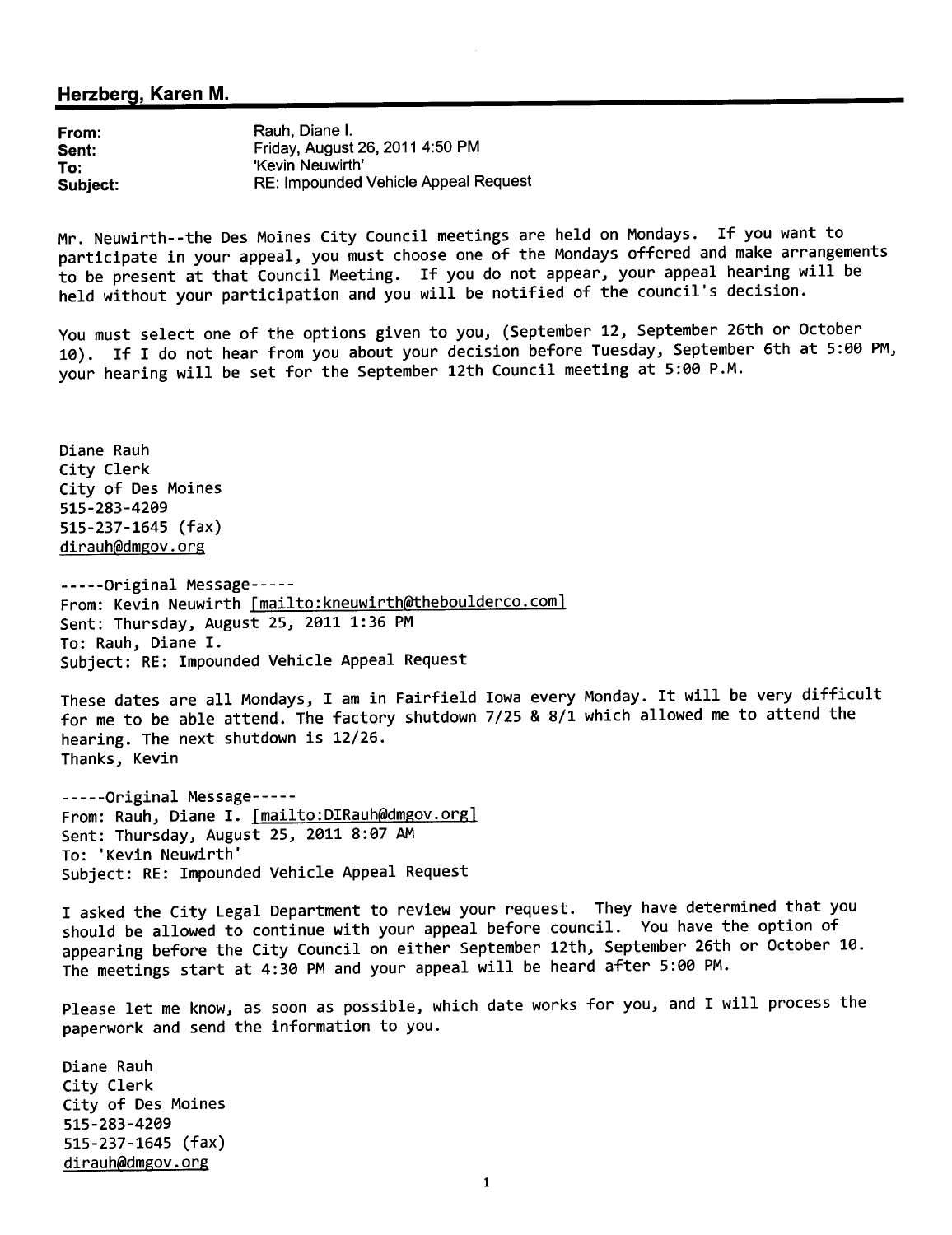- - - - -Original Message- - - -- From: Kevin Neuwirth [mailto:kneuwirth@theboulderco.com] Sent: Wednesday, August 24, 2011 1:45 PM To: Rauh, Diane I. Subject: RE: Impounded Vehicle Appeal Request

This needs to be reviewed, I just received the letter in the mail on the 16th. I have not waived anything.

- - - - -Original Message- - - -- From: Rauh, Diane I. [mailto:DIRauh@dmgov.org] Sent: Wednesday, August 24, 2011 11:42 AM To: 'kneuwirth@theboulderco.com' Subject: Impounded Vehicle Appeal Request

Please see the attached letter and documents. Your request for an appeal was not received within 7 days of the Decision and Ruling, therefore you have waived your right to a hearing.

Diane Rauh City Clerk City of Des Moines 515-283-4209 515-237-1645 (fax) dirauh@dmgov.org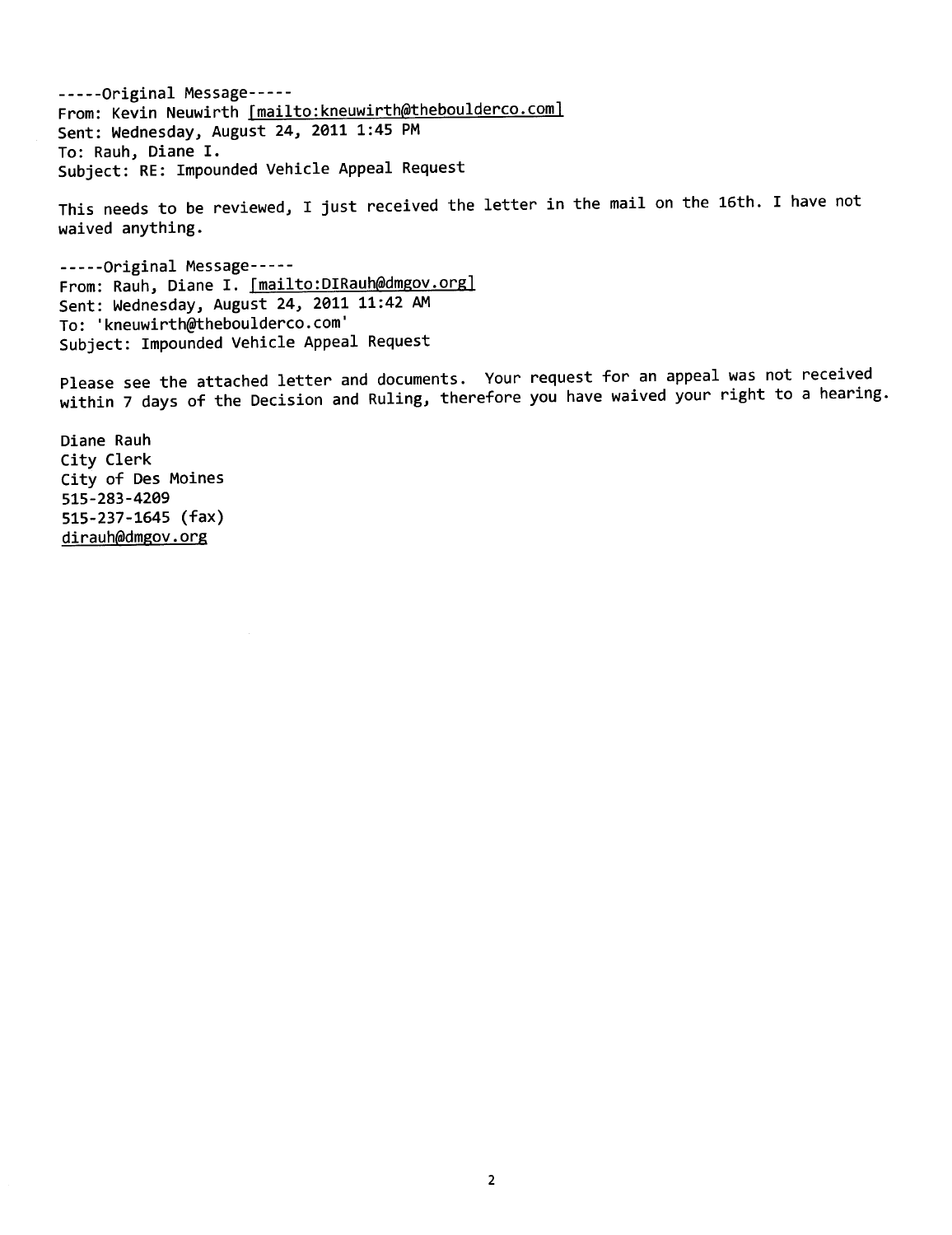

 $X_{\cdot}$ 

August 29, 2011

Kevin Neuwirth 2920 Kinsey Avenue Des Moines, IA 50317

Dear Mr. Neuwirth:

Mr. Neuwirth--the Des Moines City Council meetings are held on Mondays. If you want to participate in your appeal, you must choose one of the Mondays offered and make arrangements to be present at that Council Meeting. If you do not appear, your appeal hearing will be held without your participation and you will be notified of the council's decision.

You must select one of the options given to you, (September 12, September 26<sup>th</sup> or October  $10^{th}$ ). If I do not hear from you before Tuesday, September  $6^{th}$  at 5:00 P.M., your hearing will be set for the September 12th Council meeting at 5:00 P.M.

Sincerely,  $\overline{\text{Cend}}$ 

Diane Rauh City Clerk

DR:kh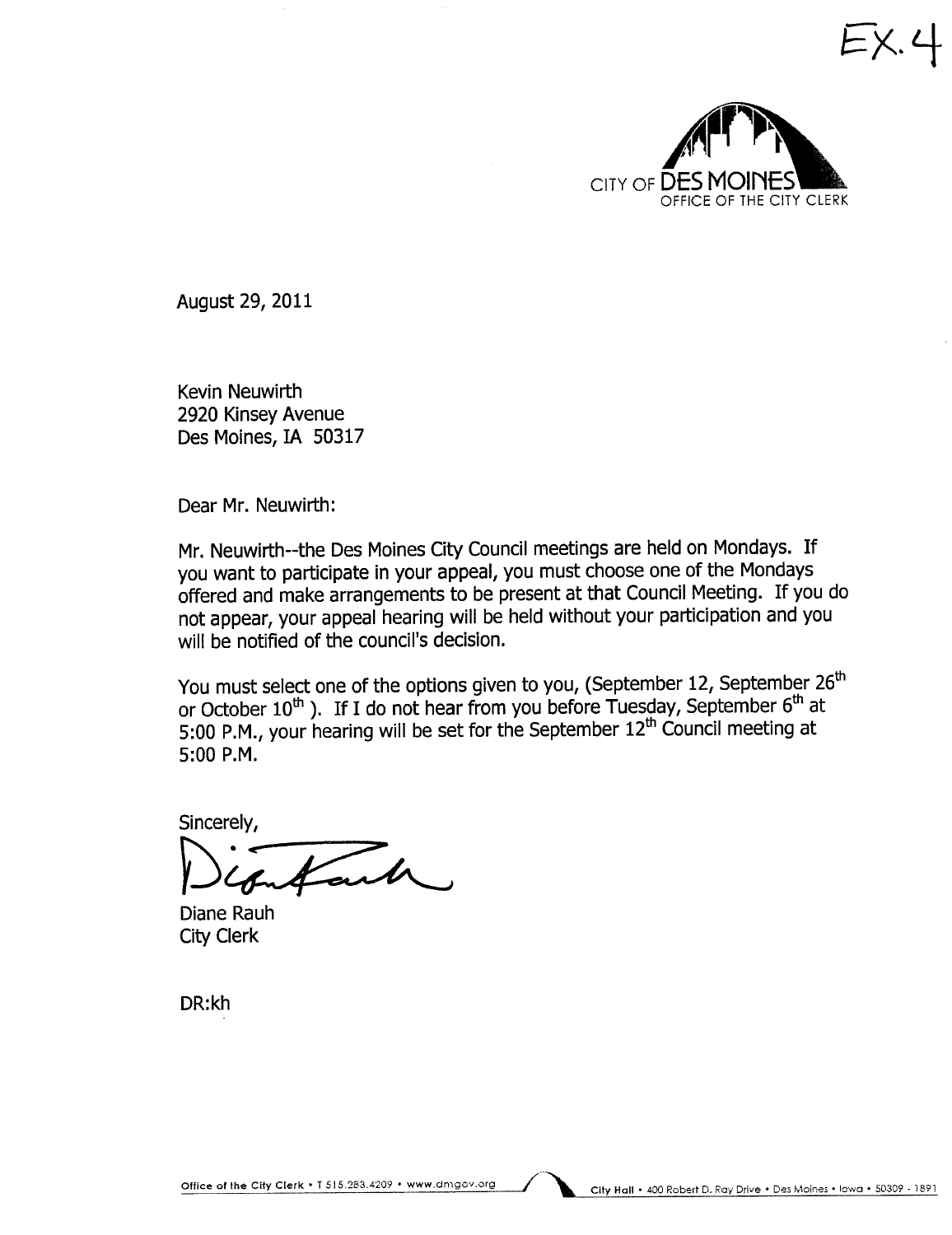

# **EXHIBIT 5**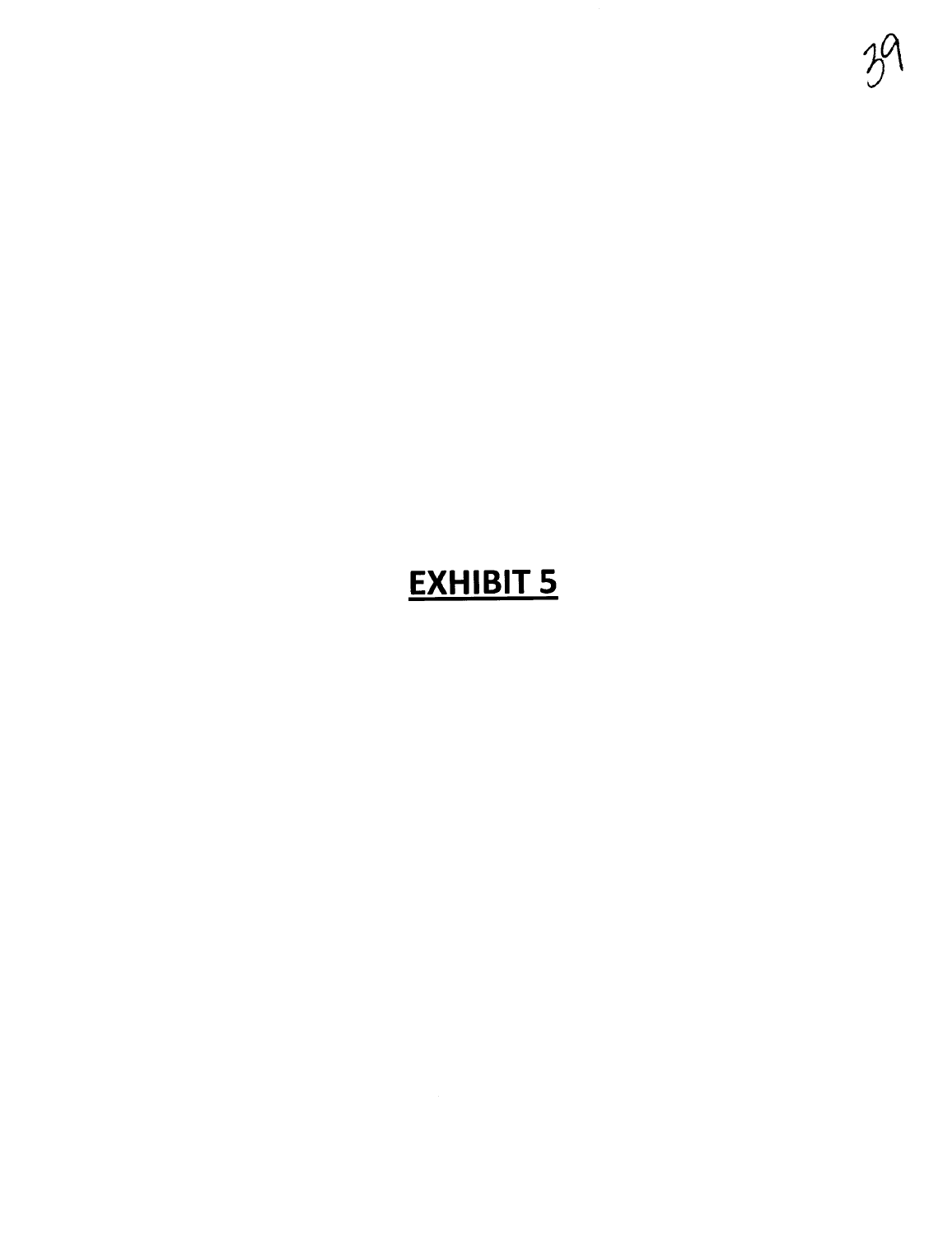# ADMINISTRATIVE HEARING TRANSCRIPT July 25,2011 City v. Neuwirth Vehicle Impound

HEARING OFFICER CAMILLE VALLEY: Good morning. It is approximately 9:15 a.m. on Monday, July 25, 2011 and my name is Camile Valley and I'm the Administrative Hearing Officer. We're conducting this hearing this morning at the request of Kevin Neuwirth regarding the City's impoundment of his vehicle. Would the City representative please come to the microphone. Clearly state your name and the title of your position with the City of Des Moines.

POLICE OFFICER MARTIN SIEBERT: Yes Your Honor. My name is Marin Siebert. I'm a Police Officer with the City of Des Moines.

HEARING OFFICER CAMILLE VALLEY: Would you please raise your right hand. Do you solemnly swear or affirm the testimony you are about to give is the truth, the whole truth and nothing but the truth?

POLICE OFFICER MATIN SIEBERT: I do.

HEARING OFFICER CAMILLE VALLEY: Okay. You may proceed and share with me the facts and circumstances of this case.

POLICE OFFICER MARTIN SIEBERT: Intially, Your Honor, I was on March 30,2011 at approximately 8:45, I was responding for the second time to this reference of complaint on an abandoned motor vehicle that was left abandoned on the traveled portion of the road and that was in the 1600 block of East Aurora. I initially was dispatched there earlier, probably about an hour or hour and one-half before which I checked the vehicle at that time thinking well maybe somebody broke down because it was cold out there and I'd give them the benefit of the doubt to try and either get a tow truck there or they would return possibly if they were out of fuel. So when the citation on the encounter occurred that was the second trip that I was dispatched there to, reference the car. Once again Your Honor, Aurora runs east and west and the vehicle was found on the north side basically it would be the travel portion going west. The vehicle was clearly on the roadway which blocks one of the two lanes so cars had to, that were traveling westbound, had to go into the eastbound lane to clearly get around it.

HEARING OFFICER CAMILLE VALLEY: So it wasn't pulled off to the side or anything?

POLICE OFFICER MARTIN SIEBERT: No ma'am. I checked the vehicle the first time which I believe was right around 7 o'clock which that was on the dispatch schedule when I was initially dispatched. And I believe it was about an hour or hour and one-half before.

HEARING OFFICER CAMILLE VALLEY: So you said 8:40 a.m. so around 7:00?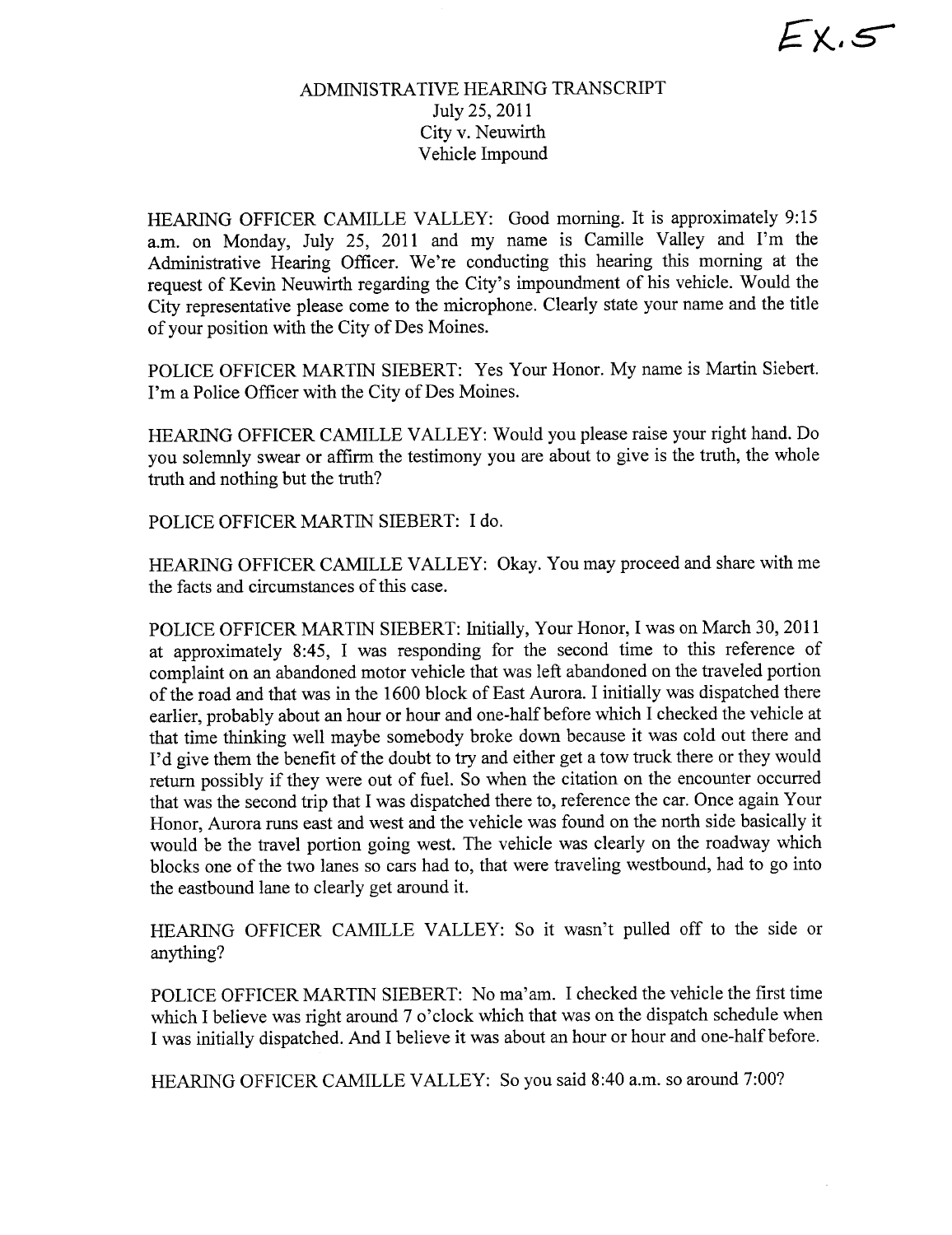POLICE OFFICER MARTIN SIEBERT: Yes ma'am. Around 8:45 is the second time I was tripped there and that's when I felt I gave the owner of the vehicle ample time to either get it removed or to get back there to it. There also was no note that was on the windshield showing that the car was broke down or any messages whatsoever. I believe the vehicle was locked if I recall. I believe it was like either maroon or a red Pontiac. But, the vehicle, just like it showed in my report, was in my initial trip it was cold to the touch so it had been sitting there for a while. And then the second time I was dispatched there is when I impounded the vehicle for safe keeping and for blocking the road.

HEARING OFFICER CAMILLE VALLEY: Okay. So actually dispatch sent you out twice.

POLICE OFFICER MARTIN SIEBERT: Yes ma'am.

HEARING OFFICER CAMILLE VALLEY: So they, it wasn't just you following up? It was some additional complaints had come in?

POLICE OFFICER MARTIN SIEBERT: Yes ma'am.

HEARING OFFICER CAMILLE VALLEY: Okay. Anything further?

POLICE OFFICER MARTIN SIEBERT: No ma'am.

HEARING OFFICER CAMILLE VALLEY: Okay. Thank you. Mr. Neuwirth would you come to the microphone and clearly state your name for the record?

KEVIN NEUWIRTH: Kevin Neuwirth.

HEARING OFFICER CAMILLE VALLEY: Okay. Please raise your right hand. Do you solemnly swear or affirm the testimony you are about to give is the truth, the whole truth and nothing but the truth?

KEVIN NEUWIRTH: Yes.

HEARING OFFICER CAMILLE VALLEY: Okay. You may proceed and share with me anything that's relevant.

KEVIN NEUWIRTH: Okay. I was on my way to work that day and it was, I have to be there at 8:00. And the car, the fuel pump was going out. I work about a half a block from where it broke down. It broke down. I was actually late so it was probably around 8:05 to 8:15 when I, it stopped. I lost all power to the car. And it's half a block from where I work. I work directly across the street from G&S Towing at Iowa Fasteners. And, uh, I stayed with the car for probably ten minutes to see if I could get it stared cause I was so close to work. I wasn't going to get it started. It wouldn't, it wouldn't, it was turning over but wouldn't catch. So I walked to work and made a couple of phone calls. I called my mechanic and then I had to talk to my boss about, ya know, I'm going to need some time to get my car fixed. And then I got a friend, a friend to help me and then we went out there and it was gone. And I, we went back and I looked across the street and I could see it across the street from my office behind the barb wire fence so.